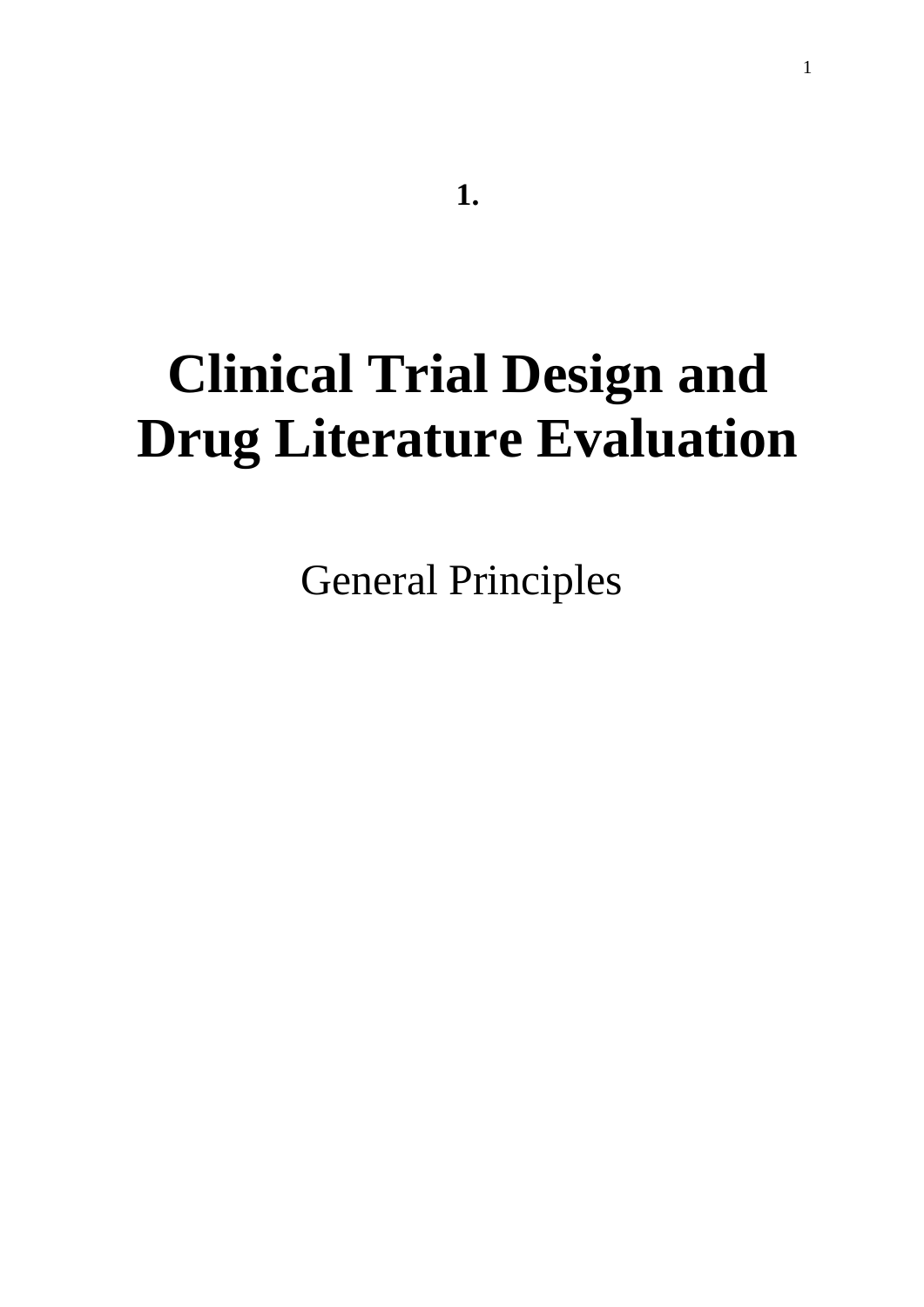# **Classification of Clinical Studies According to Objective**

| <b>Type of</b><br>study     | <b>Phase of drug</b><br>development | <b>Activities undertaken</b><br>(study objectives)                                                                                                                                      | <b>Study examples</b>                                                                                                                                                                                                                                                                                  |
|-----------------------------|-------------------------------------|-----------------------------------------------------------------------------------------------------------------------------------------------------------------------------------------|--------------------------------------------------------------------------------------------------------------------------------------------------------------------------------------------------------------------------------------------------------------------------------------------------------|
| Clinical<br>pharmacology    |                                     | Initial (FTIH) safety studies<br>and pharmacokinetic (PK) /<br>pharmacodynamic (PD)<br>characterisations [usually in<br>healthy volunteers]                                             | Single-ascending dose (SAD) and multiple-<br>ascending dose (MAD) safety studies to determine the<br>maximum tolerated dose (MTD)<br>Single- and multiple-dose PK/PD studies<br>Studies of PK-PD relationships<br>Drug interaction studies                                                             |
| Therapeutic<br>exploratory  | lla                                 | Pilot clinical trials to evaluate<br>efficacy and safety [selected<br>patients with target disease]                                                                                     | Short-term efficacy / proof-of-concept studies<br>Dose-response studies<br>Definition of endpoints for longer-term studies                                                                                                                                                                             |
|                             | llb                                 | Randomised, controlled trials<br>to evaluate efficacy/safety<br>[usually small-scale studies in<br>patients with target disease]                                                        | Comparative efficacy/safety studies (vs placebo or<br>other/standard drugs)<br>In Identification of disease subtypes for which drug is<br>particularly effective<br>Definition of goals for longer-term studies                                                                                        |
| Therapeutic<br>confirmatory | <b>Illa</b>                         | Randomised, controlled trials<br>in relatively large numbers of<br>patients, or smaller trials in<br>special groups of patients                                                         | Comparative efficacy/safety studies (vs<br>other/standard drugs)<br>Studies of mortality/morbidity outcomes<br>Evaluations in special populations (e.g. elderly)                                                                                                                                       |
|                             | <b>IIIb</b>                         | Clinical trials that supplement<br>earlier trials and establish risk-<br>benefit profile                                                                                                | Further evaluations of efficacy/safety profile<br>(including comparisons vs other drugs)<br>▶ Quality-of-life studies<br>Initial pharmaceconomic studies (cost-effectiveness<br>/cost-benefit analyses)                                                                                                |
| Therapeutic<br>use          | IV                                  | Studies to provide additional<br>efficacy/safety data (e.g. risk-<br>benefit profile in special<br>groups), refine dosing<br>recommendations, or identify<br>less common adverse events | Further studies to confirm efficacy/safety in<br>everyday clinical practice (e.g. 'real world' studies)<br>▶ Postmarketing surveillance studies<br>$\blacktriangleright$ Further comparisons vs other drugs<br>Studies of additional endpoints/new indications<br>Studies of drug utilisation patterns |

FTIH = First time in humans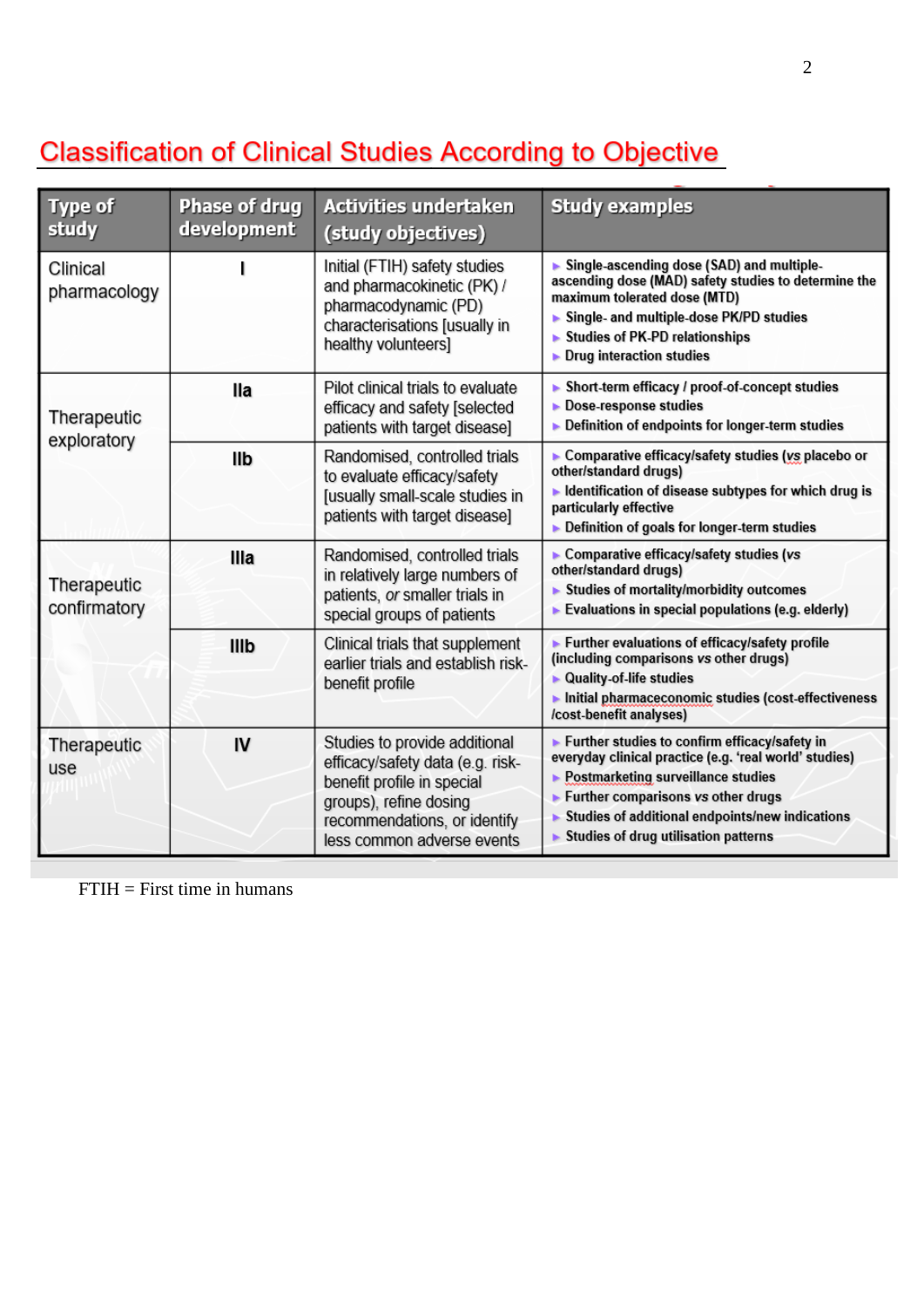# **Factors Affecting the Response to Drugs in Individual Patients**

- **The natural progression of the disease (deterioration or improvement)**
- **Drug factors:**
	- **pharmacodynamic variability (e.g. differences in receptor sensitivity, altered homeostatic mechanisms)**
	- **pharmacokinetic variability (e.g. differences in absorption, distribution, metabolism, excretory capacity, etc.)**
	- **interactions with other drugs/environmental factors**
- **Non-drug factors:**
	- **personality, beliefs and attitudes of the patient**
	- **the patient's prior experience of doctors and drugs, and his/her expectations of the treatment prescribed**
	- **personality, beliefs and attitudes of the clinician**
	- **the clinician's explanation of the treatment to the patient**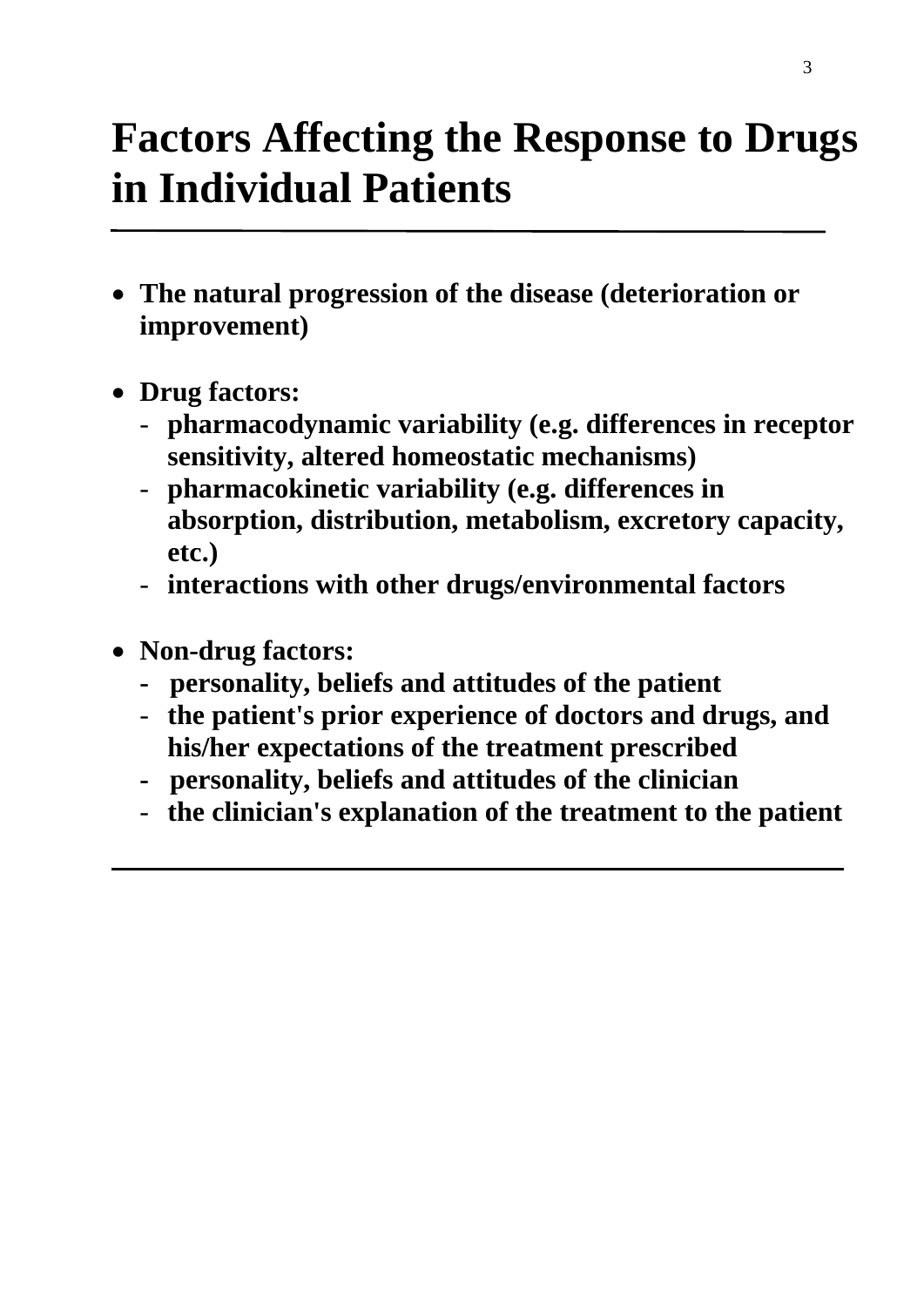# **Types of Clinical Trial Designs**

## **1. Single patient group designs**

- All patients are treated with the same drug
- Generally open-label/non-randomised
- Not appropriate to demonstrate efficacy *versus* no treatment or placebo, or *versus* other treatment options
- Historical controls can be considered for comparative purposes but are less satisfactory than prospective controls (as many confounding factors and biases may enter the trial and cannot be allowed for)
- Appropriate to study dose-response or concentration-effect relationships, and for long-term toxicity studies (where patients are compared with their own baseline data)

## **2. Two (or more) patient group designs**

### *a) Parallel-group studies:*

- Patients are randomised to one of two (or more) treatment groups, and generally receive the assigned treatment throughout the trial
- Applicable to most clinical situations − most commonly used design for establishing efficacy and/or safety
- Assess between-patient differences
- 'Robust' enough to cope with the many types of problems that occur in clinical trials (e.g. dropouts, missing data, etc.)

## *b) Crossover studies:*

- Patients receive each treatment (randomised to one or the other first, and then crossed over after a 'washout' period between study periods)
- Assess within-patient differences − drug effect is expressed as the differences between responses to the two treatments
- Variability of data obtained is less than with parallel group design, and fewer patients are required to detect differences between treatments
- However, not as 'robust' as parallel group studies (as adversely affected by patient dropouts and missing data, etc.)
- Analysis also requires consideration of a possible 'carryover' effect from one treatment to the next, and a possible 'treatment order' effect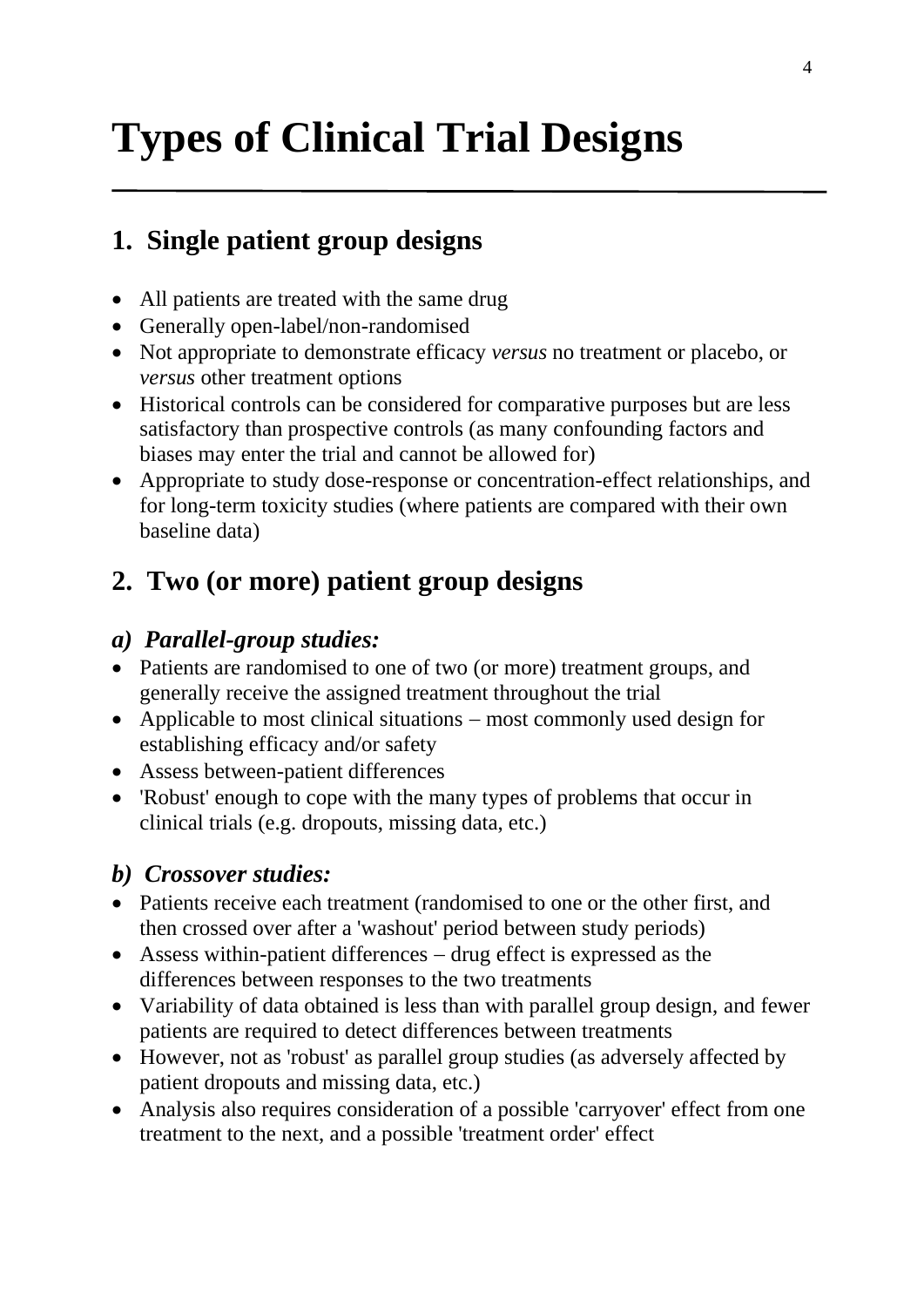# **Types of Clinical Trial Designs** *(Contd.)*

## **2. Two (or more) patient group designs** *(Contd.)*

### *c) Sequential analysis:*

- Generally involves the allocation of participants in pairs to two treatments
- Allows a trial to be continually monitored and stopped when a clinical result is achieved
- Numbers of patients needed can be kept to a minimum, and a significant result obtained more rapidly
- However, the design assumes that there is a real difference to be detected
- Not commonly used nowadays (except perhaps for trials in acute diseases)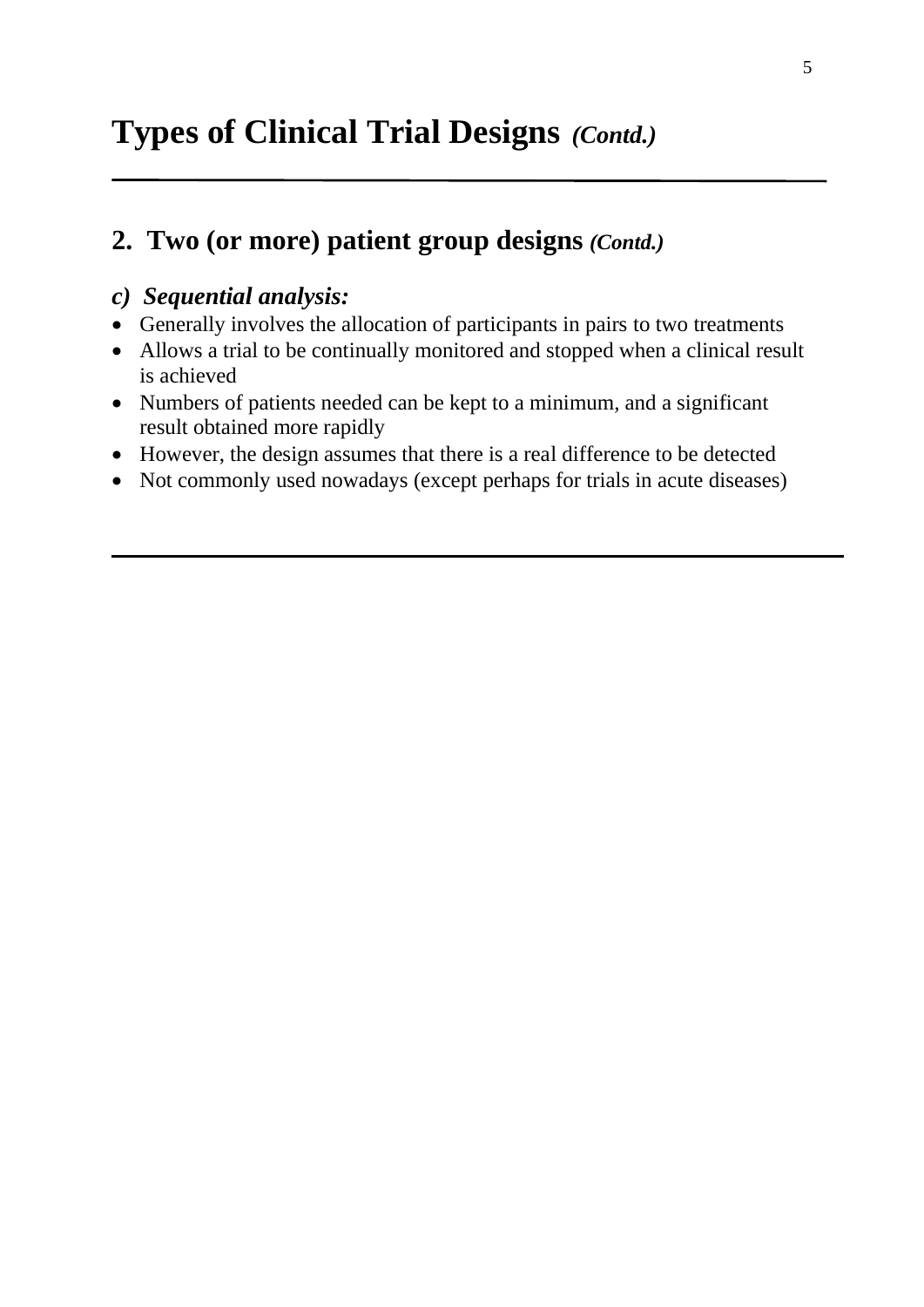# **Clinical Trial Evaluation: Important Principles**

- **Well-controlled clinical trials in diseased patients are mandatory to reliably establish the effectiveness and safety of drugs in clinical practice**
- **Since both clinicians and patients are capable of bias due to previously held beliefs, the** *double-blind* **technique is an important control measure to prevent bias from influencing the results**
- **However, in assessing such trials, a fundamental problem is the varying "acceptability" of published reports** − **which makes interpretation and use of the data difficult**
- **The fact that a trial is "double-blind" does not guarantee that its findings will necessarily be beyond reproach**
- **Many factors other than the basic design of a trial influence the adequacy of the results and how they should be interpreted**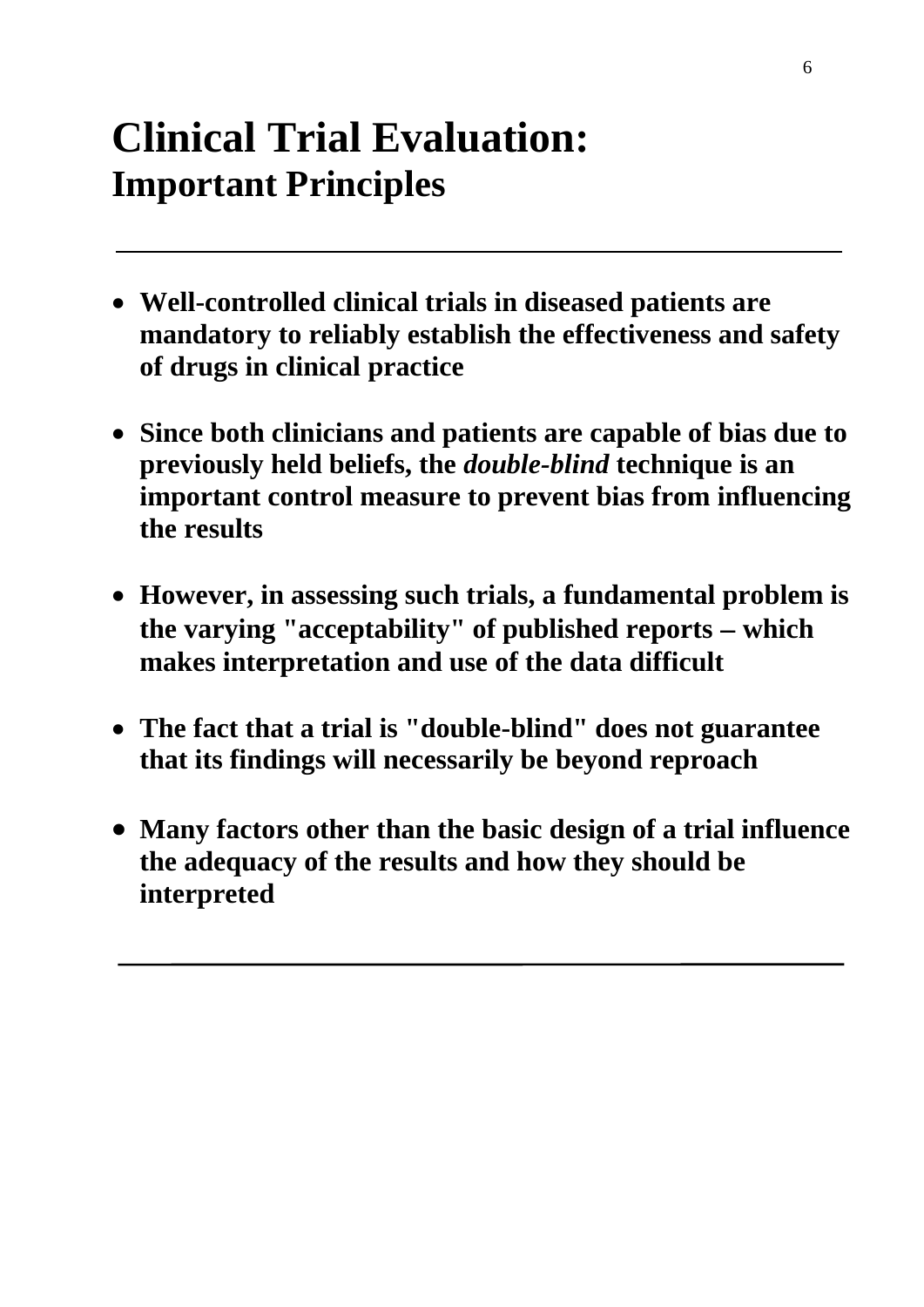# **Basic Principles of Clinical Trial Evaluation**

- **Any individual trial provides limited information**
- **One study cannot provide all the evidence**
- **Statements made must be critically evaluated**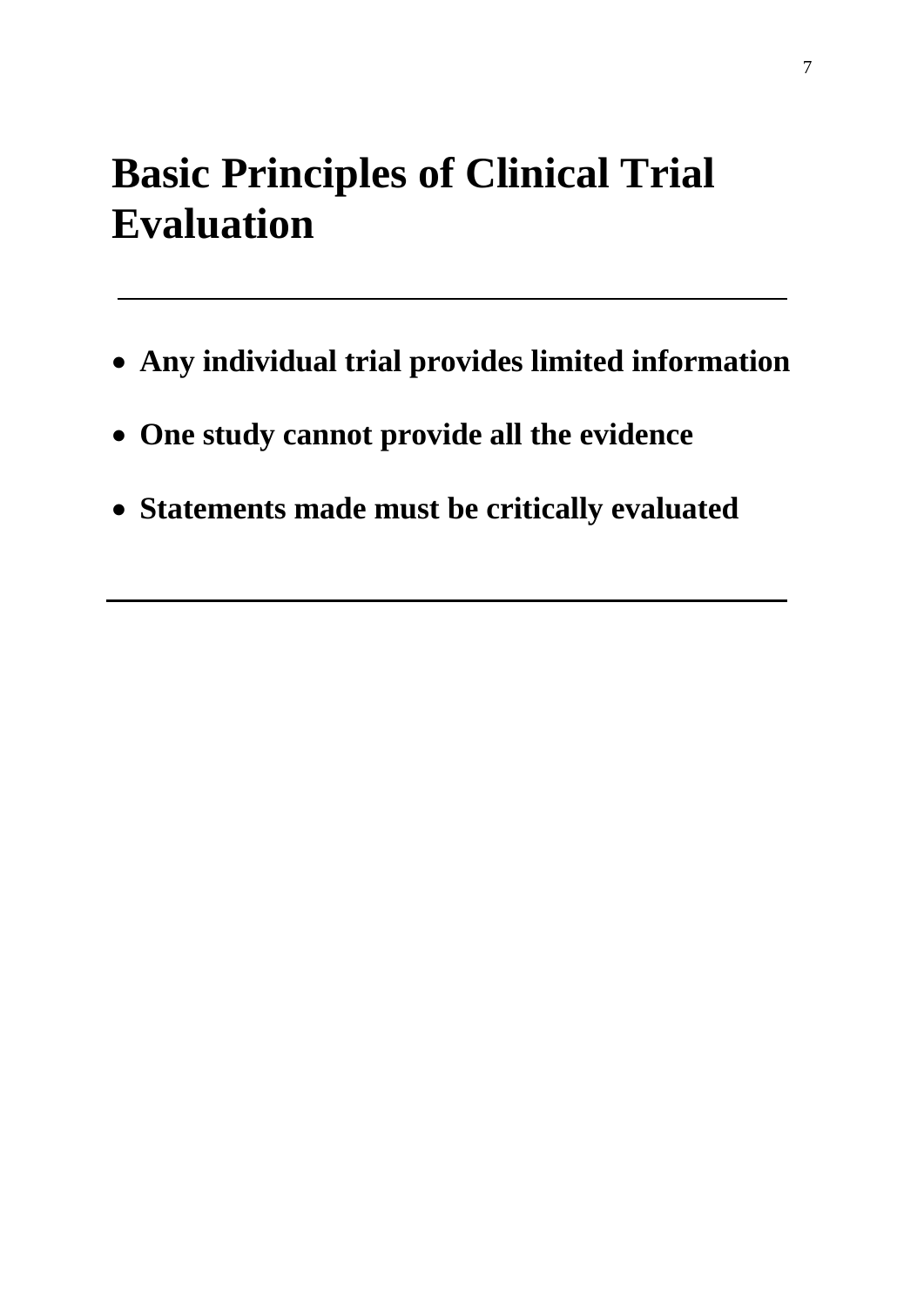# **Important General Requirements of Clinical Trials**

- **Appropriate controls to reduce variation and bias**
- **Appropriate and adequate methods of assessing therapeutic effects**
- **Adequate number of patients**
- **Homogeneous population**
- **Appropriate duration of treatment**
- **Appropriate dosage**
- **Appropriate methods of assessing/measuring adverse events**
- **Appropriate statistical validation**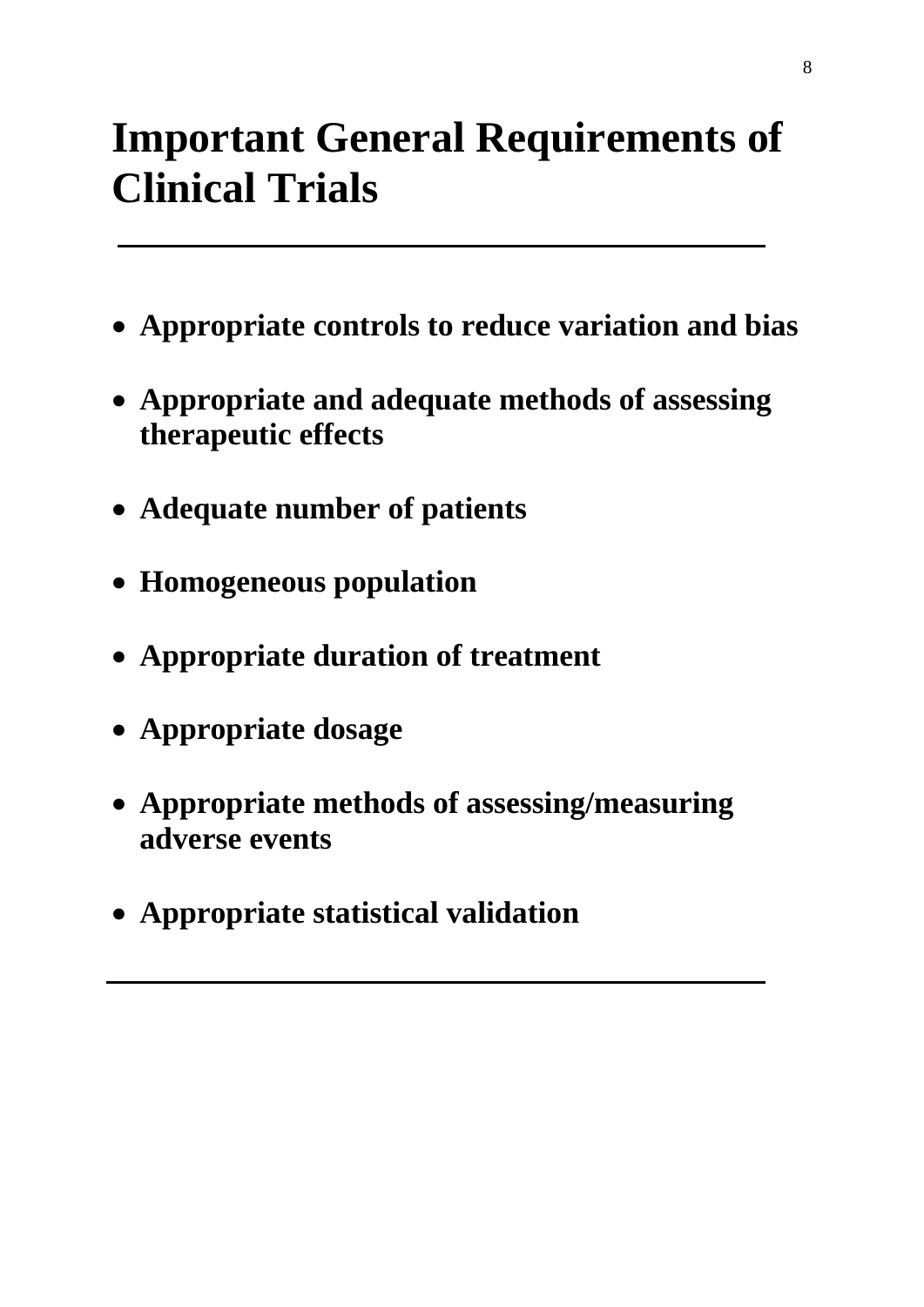# **Principles of Assessing Reports of Therapeutic Trials**

#### **1. Basic Principles**

- a) *Any individual trial provides limited information:*
	- What happens in a selected group of patients under defined and often very rigid conditions
- b) *One study cannot provide all the evidence:* The answers to the many questions that may need to be considered in evaluating a drug cannot be provided by any one study
- c) *Statements made must be critically evaluated:* All statements made and conclusions drawn by the authors cannot necessarily be accepted as read − critical faculties must be maintained at all times

### **2. Important General Requirements**

a) *Appropriate controls:*

Were the controls adequate or were they not necessary to avoid bias or reduce variation?

b) *Appropriate and adequate methods of assessing the therapeutic effects:* Were the methods fully defined, relevant to the aims, and reproducible?

#### c) *Adequate number of patients:*

The smaller the difference between two drugs, the greater the number of patients required. Failure to find a difference between two drugs does not necessarily mean that they are equal, but rather that any difference which might exist could not be detected with the methods and number of patients used

#### d) *Homogeneous population:*

If two or more drugs are compared, were the treatment groups sufficiently well matched − allocation of patients at random to treatment does nor guarantee like groups

#### e) *Appropriate duration of treatment:* Was therapy sufficiently long for full drug effects (adverse or favourable) and for the nature of the disease?

f) *Appropriate dosage:*

Were the dosages chosen adequate (if a dose-effect study) or comparable (if two or more drugs being compared)?

#### g) *Measurement of adverse events:*

Were the methods of assessment adequate and with a defined protocol – the incidence of adverse events depends on the thoroughness with which they are sought, and by whom and how

h) *Appropriate statistical validation:*

NB. Elaborate statistics cannot validate a poorly designed or executed trial, make unlike treatment groups equal, or be used to extend the results obtained in a selected group of patients under defined conditions to individualised use of a drug in actual clinical practice

### **3. Interpretation of the Results and Conclusions**

- a) *Are the results clinically significant or acceptable?* Would the patient derive benefit? Does the result satisfy current desirable criteria?
- b) *Are comparisons with other drug trials (e.g. in the discussion) valid?* Was a comparison made with the currently accepted treatment of choice? If so, was the comparison valid. If not, was such a comparison unnecessary or was a comparison made against a superseded treatment. Is the discussion a fair review of reliable results?

#### c) *Are the authors' conclusions justified?* Conclusions must be made on the basis of what has been established in the trial and not extended beyond these findings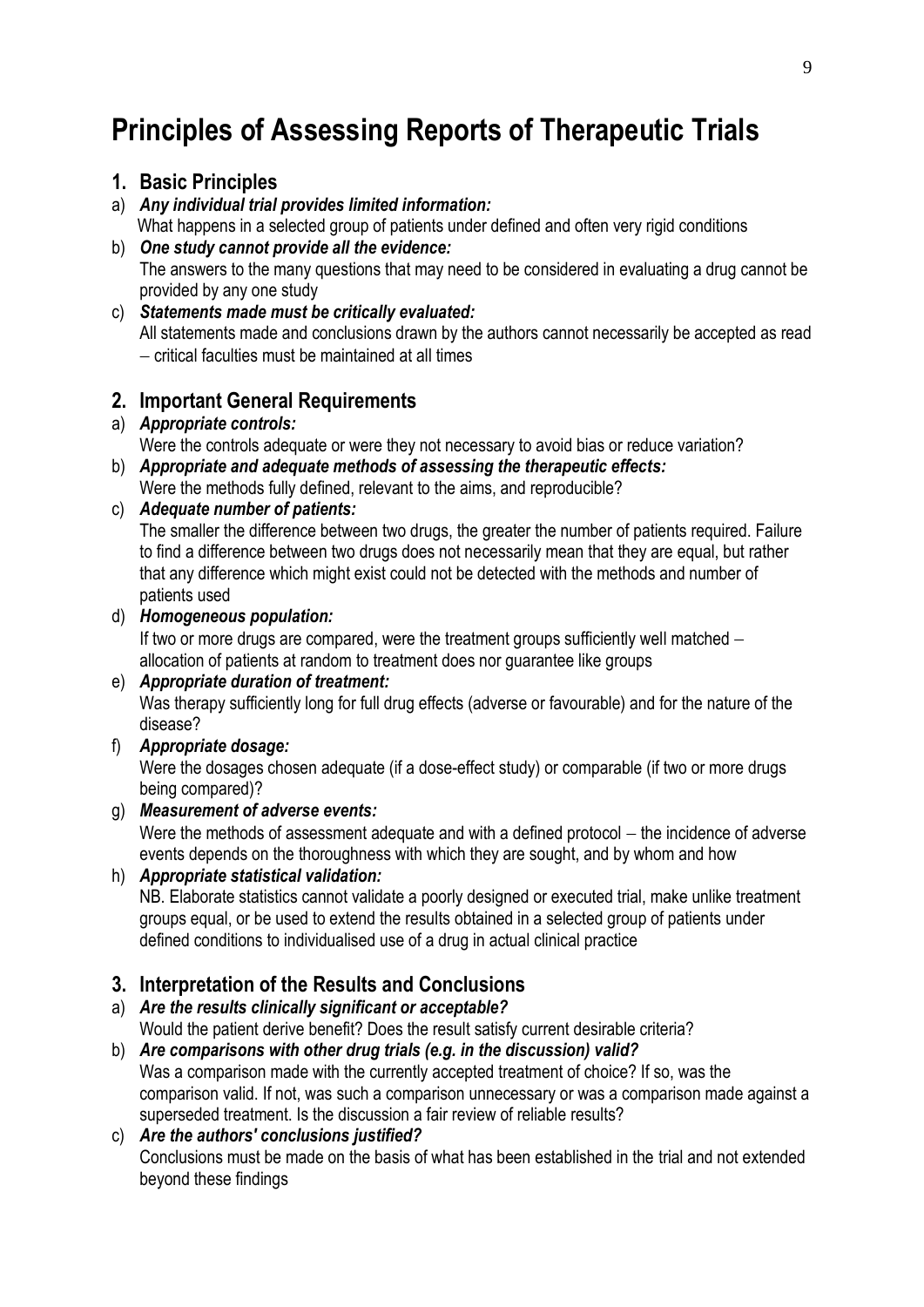# **Checklist for Assessing a Therapeutic Trial Report**

#### **Notes:**

- **1**. All the items listed below will not be needed in assessing any individual report. The user must therefore identify which items are *not applicable* when evaluating a given report. Those items of most relevance will depend on the particular disease and/or drug being investigated. One (or more) items may well be of crucial importance.
- **2**. Items additional to those listed below may sometimes apply.
- **3**. The list is not only useful in *helping to assess the merits of any one report*, but is also of value to reconcile any *clash of evidence* between one report and another, as any differences will immediately become apparent.
- **4**. The checklist below has been designed for assessing both clinical trials and adverse reaction reports.
- **5**. In assessing each item,  $Y = Yes$  (clearly and unambiguously stated);  $N = No$  (not mentioned or not clearly stated) and  $\mathbf{D} =$  Doubtful (uncertain). Where the answer to missing information can be perceived by intuition based on related information provided by the authors, the 'Doubtful' category should be used.

#### **Part I. Checklist of Basic Requirements: Is the Information Present?**

|    |      |                                                                 |              |   | (circle one) |  |
|----|------|-----------------------------------------------------------------|--------------|---|--------------|--|
| 1. | 1.1  | Aims of the trial:                                              | Y            | N | D            |  |
| 2. |      | Population studied: is the following information provided?      |              |   |              |  |
|    | 2.1  |                                                                 | Y            | N | D            |  |
|    | 2.2  |                                                                 | Y            | N | D            |  |
|    | 2.3  |                                                                 | Y            | N | D            |  |
|    | 2.4  |                                                                 | Y            | N | D            |  |
|    | 2.5  |                                                                 | Y            | N | D            |  |
|    | 2.6  |                                                                 | Y            | N | D            |  |
|    | 2.7  |                                                                 | Y            | N | D            |  |
|    | 2.8  |                                                                 | Y            | N | D            |  |
|    | 2.9  | Presence of disease(s) other than that being treated?           | Y            | N | D            |  |
|    | 2.10 |                                                                 | $\mathbf{Y}$ | N | D            |  |
|    |      |                                                                 | Y N          |   | D            |  |
| 3. |      | Pharmacological factors: is the following information provided? |              |   |              |  |
|    | 3.1  |                                                                 |              | N | D            |  |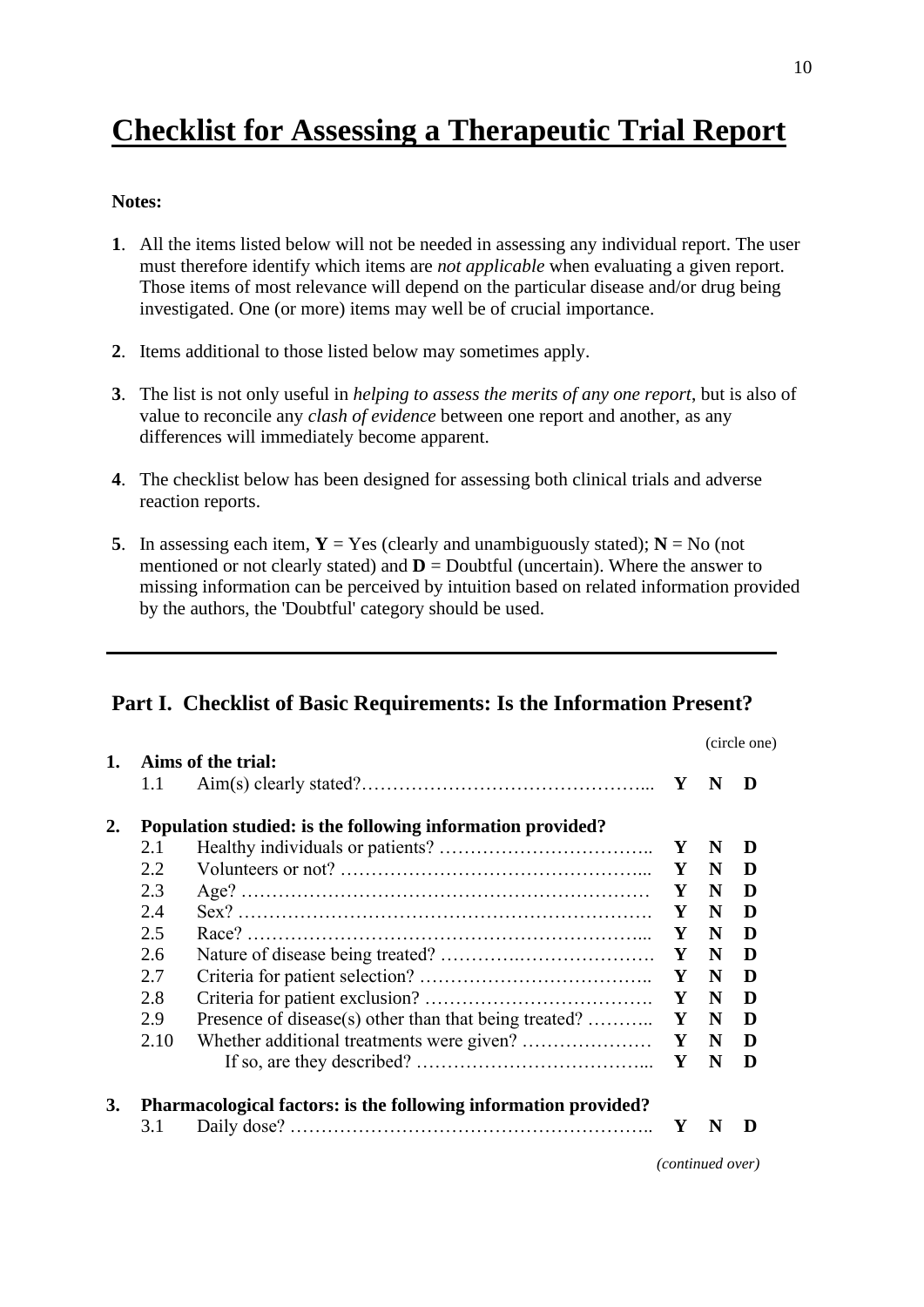| 3. |      | <b>Pharmacological factors (continued):</b>                         |              |             |   |
|----|------|---------------------------------------------------------------------|--------------|-------------|---|
|    | 3.2  |                                                                     | Y            | N           | D |
|    | 3.3  | Time of day when doses given and results recorded?                  | Y            | N           | D |
|    | 3.4  |                                                                     | Y            | N           | D |
|    | 3.5  | Source of drug (i.e. name of manufacturer)?                         | Y            | N           | D |
|    | 3.6  | Dosage form (i.e. tablet, syrup, injection, etc.)?                  | Y            | N           | D |
|    | 3.7  | Timing of drug administration in relation to factors affecting      |              |             |   |
|    |      |                                                                     | Y            | $\mathbf N$ | D |
|    | 3.8  |                                                                     | Y            | N           | D |
|    | 3.9  | Were other therapeutic measures employed (either drug or            |              |             |   |
|    |      |                                                                     | Y            | N           | D |
|    |      |                                                                     | Y            | N           | D |
|    | 3.10 |                                                                     | Y            | N           | D |
|    | 3.11 | Dates when trial was begun and completed (especially                |              |             |   |
|    |      | relevant in seasonal disorders or when 'standards' of therapy       |              |             |   |
|    |      |                                                                     | Y            | N           | D |
|    | 3.12 | Drug serum concentrations measured (where appropriate)?             | Y            | N           | D |
|    |      |                                                                     |              |             |   |
| 4. |      | Non-pharmacological factors: is the following information provided? |              |             |   |
|    | 4.1  |                                                                     | Y            | N           | D |
|    | 4.2  |                                                                     | Y            | N           | D |
|    | 4.3  | Setting (e.g. one or several hospitals, clinics, wards, etc.)?      | Y            | N           | D |
|    |      |                                                                     |              |             |   |
| 5. |      | <b>Methods and additional design factors:</b>                       |              |             |   |
|    | 5.1  | Are the methods of assessing the therapeutic effects clearly        |              |             |   |
|    |      | described and are they accepted standard methods?                   | Y            | $\mathbf N$ | D |
|    | 5.2  | Were control measures used to <i>reduce variation</i> that might    |              |             |   |
|    |      |                                                                     | $\mathbf{Y}$ | N           | D |
|    |      | If yes, <i>specify</i> (more than one descriptor of the method      |              |             |   |
|    |      |                                                                     |              |             |   |
|    |      |                                                                     |              |             |   |
|    |      | used is possible):                                                  |              |             |   |
|    |      |                                                                     |              |             |   |
|    |      |                                                                     |              |             |   |
|    |      | c) Stratification or matched subgroups                              |              |             |   |
|    |      | d)                                                                  |              |             |   |
|    |      | e)                                                                  |              |             |   |
|    |      | f)                                                                  |              |             |   |
|    | 5.3  |                                                                     | Y            | N           | D |
|    |      |                                                                     |              |             |   |
|    |      | If yes, specify (more than one descriptor is likely):<br>a)         |              |             |   |
|    |      |                                                                     |              |             |   |
|    |      | b)                                                                  |              |             |   |
|    |      | c)                                                                  |              |             |   |
|    |      | d)<br>'Double-dummy' technique<br>e)                                |              |             |   |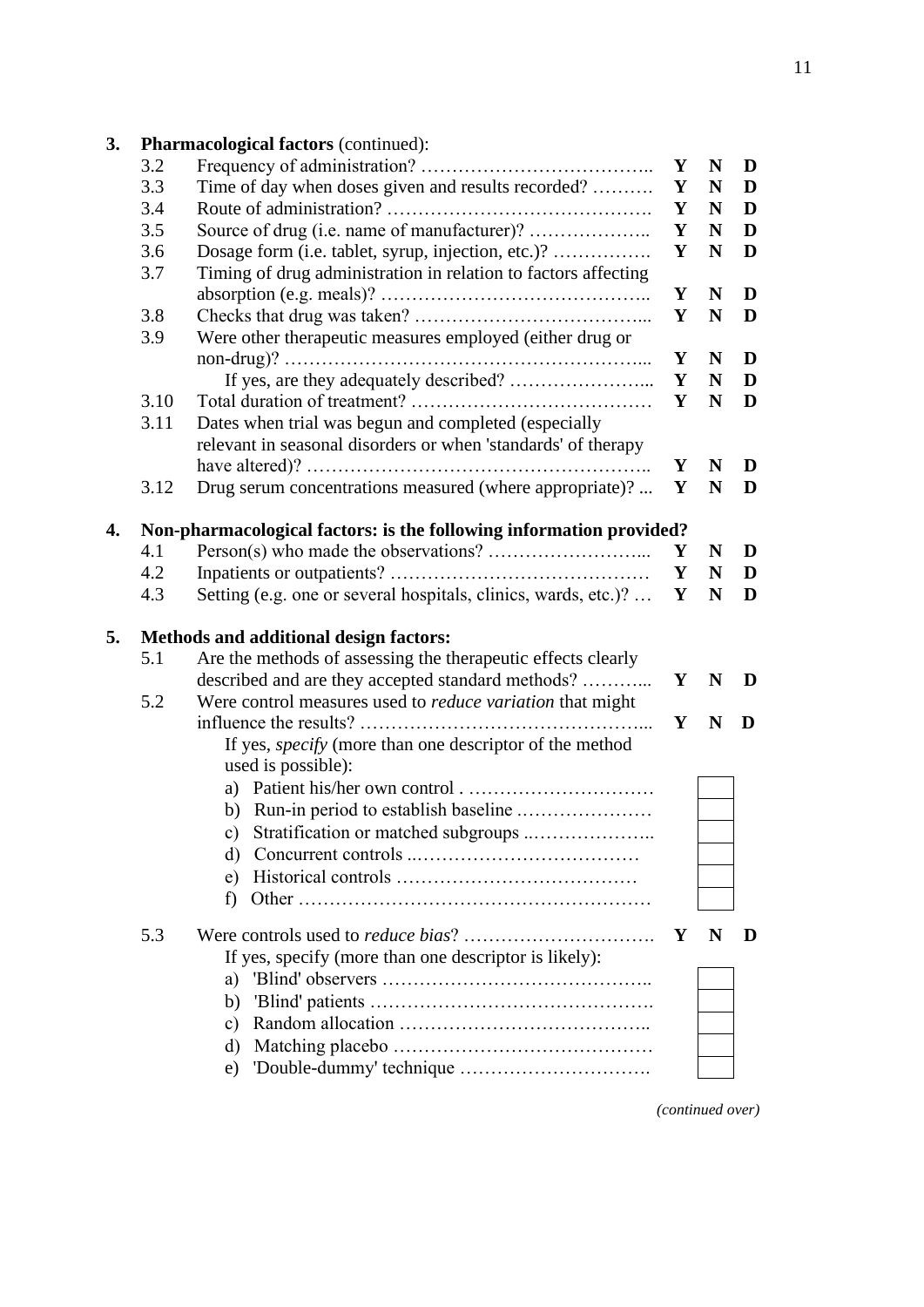#### **Part II. Evaluation of the Quality of the Trial Design**

#### **6. Assessment of the trial:**

| 6.1  | Were the patients suitably selected in relation to the aims       |   |             |             |
|------|-------------------------------------------------------------------|---|-------------|-------------|
|      |                                                                   | Y | N           | D           |
| 6.2  |                                                                   | Y | N           | D           |
| 6.3  |                                                                   | Y | N           | D           |
| 6.4  |                                                                   | Y | N           | D           |
| 6.5  | Were the methods of assessment valid in relation to the aim?      | Y | N           | D           |
| 6.6  | Were they the accepted standardised methods?                      | Y | N           | D           |
| 6.7  | Were they sufficiently sensitive in relation to the aim of the    |   |             |             |
|      |                                                                   | Y | N           | D           |
| 6.8  | Were 'carry-over' effects avoided or allowed for where these      |   |             |             |
|      |                                                                   | Y | N           | D           |
| 6.9  |                                                                   | Y | N           | D           |
|      | Or, if no controls were used, were they unnecessary?              | Y | N           | D           |
| 6.10 | Was comparability of the treatment groups established?            | Y | N           | D           |
| 6.11 |                                                                   | Y | N           | D           |
| 6.12 | Are the data presented adequate for assessment?                   | Y | N           | $\mathbf D$ |
| 6.13 | If statistical tests were not done, were they unnecessary?        | Y | $\mathbf N$ | D           |
|      | Or, if statistical tests are reported:                            |   |             |             |
|      |                                                                   | Y | N           | D           |
|      |                                                                   | Y | N           | D           |
| 6.14 | If a comparative study, was the comparison made with the          |   |             |             |
|      |                                                                   | Y | N           | D           |
| 6.15 |                                                                   | Y | N           | D           |
|      | a) Is the result as stated by the author(s) clinically            |   |             |             |
|      |                                                                   | Y | $\mathbf N$ | D           |
|      | b) Are the comparisons with other drug trials made by the         |   |             |             |
|      | author(s) [e.g. in the Discussion] valid or fair?                 | Y | N           | D           |
|      | On the basis of what has been established in the trial, are<br>c) |   |             |             |
|      | the authors' conclusions or claims justified?                     | Y | N           | D           |

#### **Part III. Identifying Areas of Special Importance**

**Are there any particular areas which are especially important considering the nature of the drug and/or the disease under study?**

| 1.               | 4. |
|------------------|----|
| $\overline{2}$ . | 5. |
| $\overline{3}$ . | 6. |

**Have these crucial areas been adequately dealt with?**

|  | 1. $Y$ N D                   |  | 4. Y N D |  |
|--|------------------------------|--|----------|--|
|  | 2. $Y \tN D$                 |  | 5. Y N D |  |
|  | $3. \quad Y \quad N \quad D$ |  | 6. Y N D |  |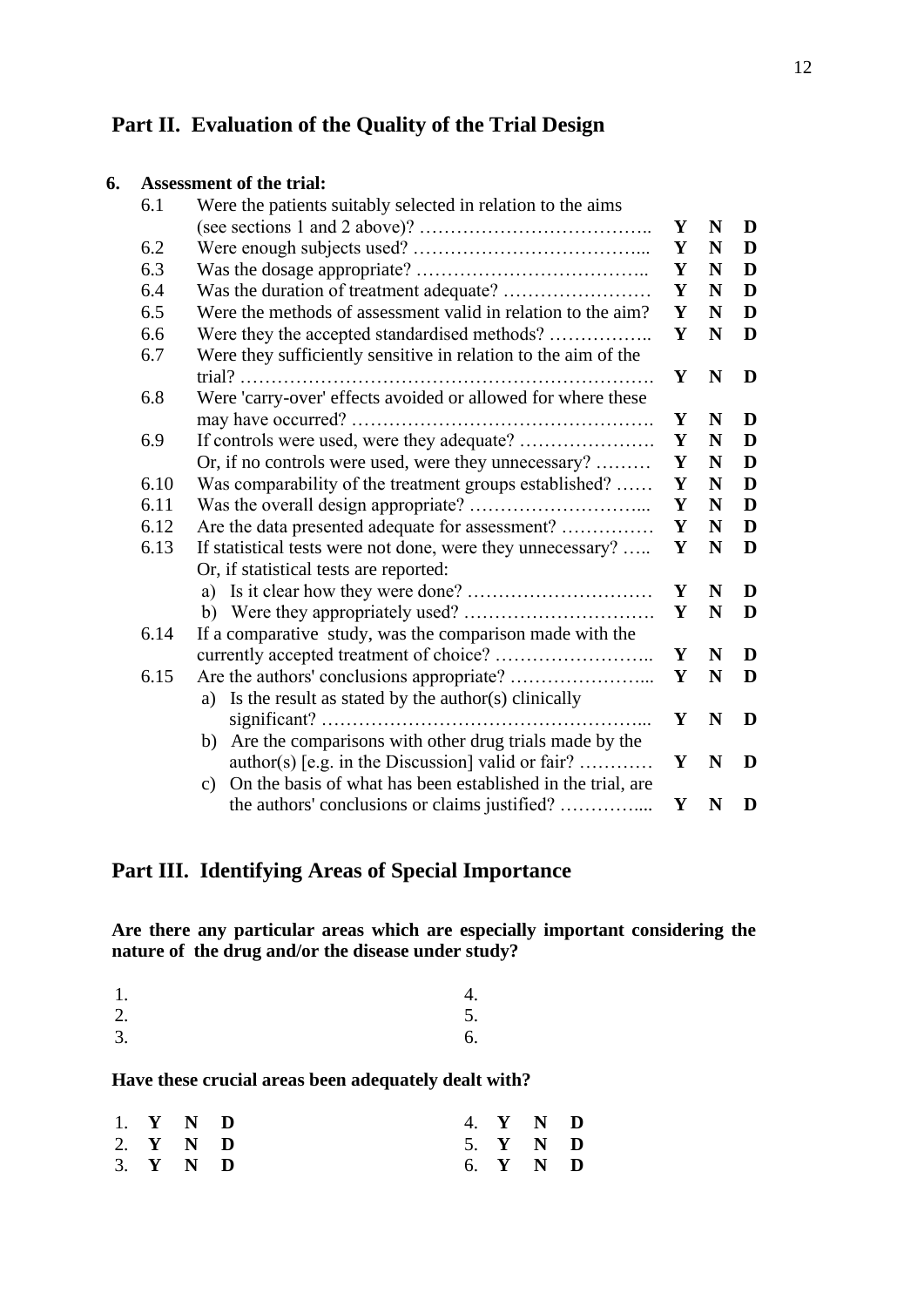### **Part IV. Conclusions as to the Quality of the Information Provided by the Report**

**On the basis of the above analysis, do you consider that the evidence provided by the report is acceptable?**

| Definitely yes | Probably | yes No |  |
|----------------|----------|--------|--|
|                |          |        |  |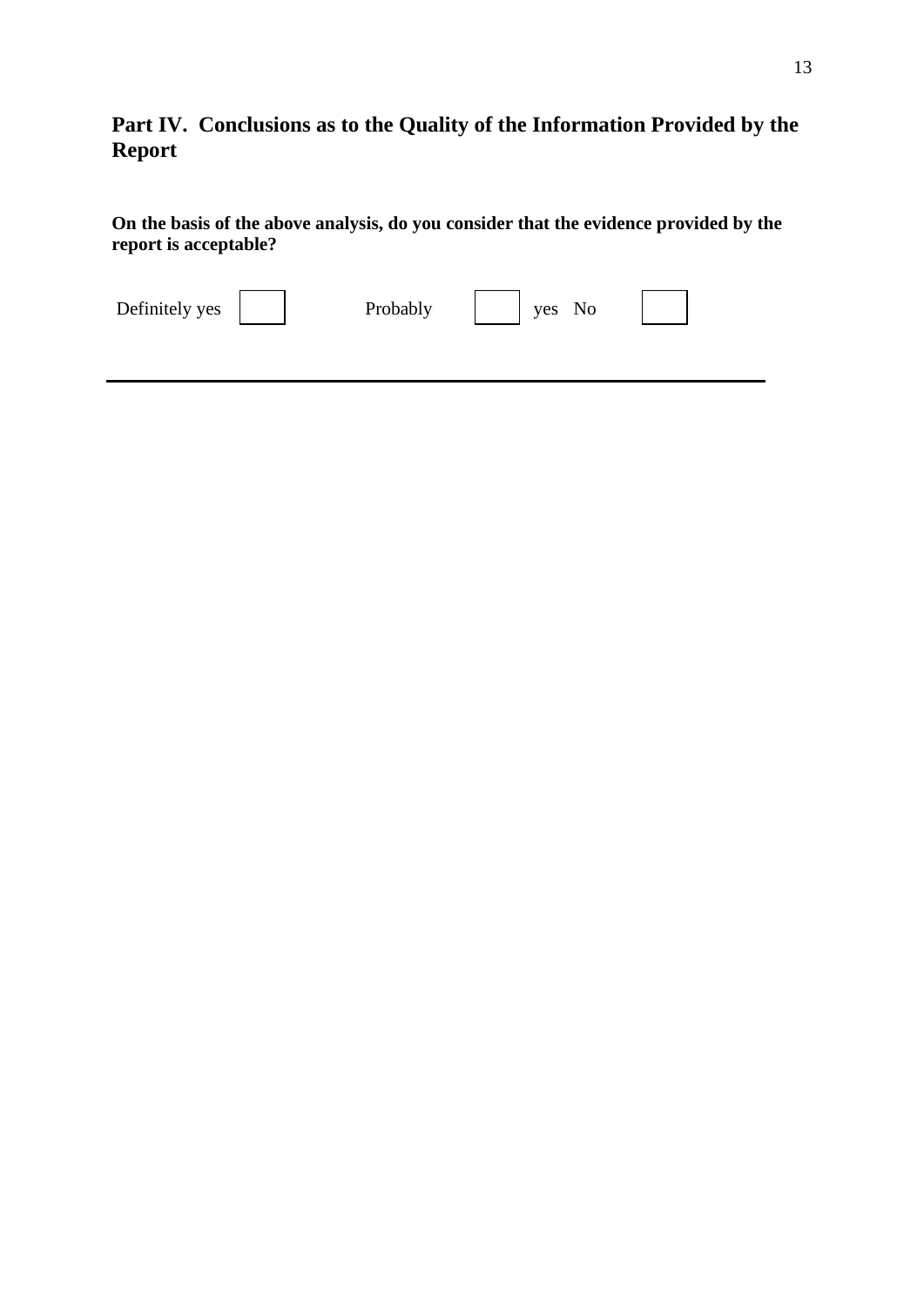# **Controls**

- **Whichever control methods are used in a clinical study, they must be both valid and suitable to the aim of the trial**
- **Concurrent controls are preferable to historical controls**
- **Historical controls are, in most instances, not appropriate since with the passage of time, many variables may have changed during the course of the disease or influenced the outcome of treatment**
- **Random allocation does not guarantee like treatment groups in parallel group studies, and it is ESSENTIAL to show that the treatment groups are comparable (***NB***. not essential in crossover studies but is advisable)**
- **However, the larger the number of patients enrolled in a parallel group study, the greater the likelihood that they will be reasonably well matched**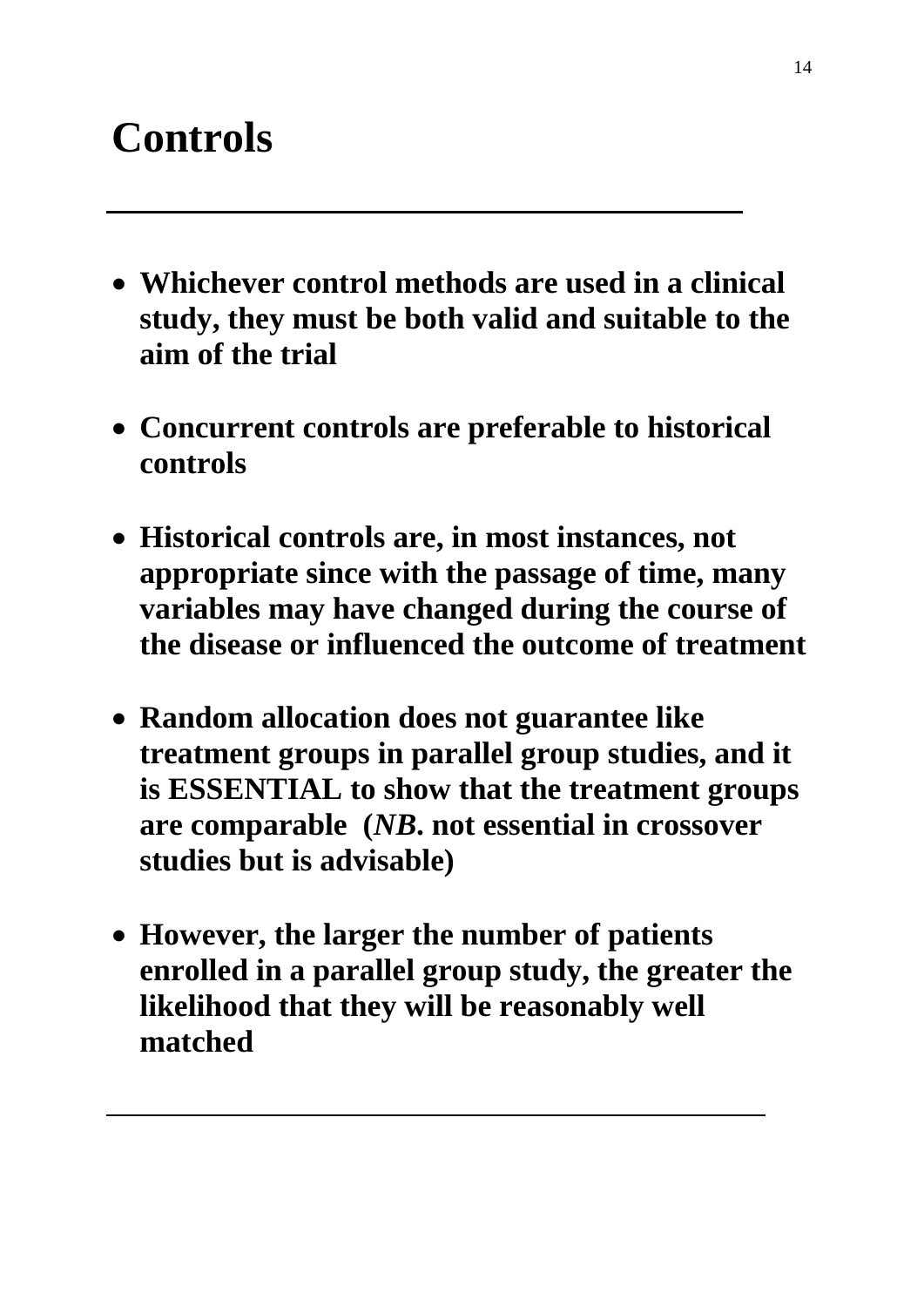# **Interpretation of Clinical Trial Data Major Perspectives**

**\_\_\_\_\_\_\_\_\_\_\_\_\_\_\_\_\_\_\_\_\_\_\_\_\_\_\_\_\_\_\_\_\_\_**

## • **Statistical significance**

- a) On its own, does not provide information on importance for patients (which must be assessed separately)
- b) Often, however, there is a relationship between statistical significance and clinical significance

## • **Clinical significance**

- a) Is the response of sufficient magnitude to justify use of the study drug in clinical practice?
- b) Does the drug have a greater benefit: risk ratio than other treatments used for the same indication (i.e. causes a greater change in a critical efficacy parameter or fewer adverse events)?

## • **Relevance for medical practice**

- a) How important or relevant are the results for other clinical situations?
- b) Do they have implications for treating other patients (i.e. other than those included in the clinical trial)?

**\_\_\_\_\_\_\_\_\_\_\_\_\_\_\_\_\_\_\_\_\_\_\_\_\_\_\_\_\_\_\_\_\_\_**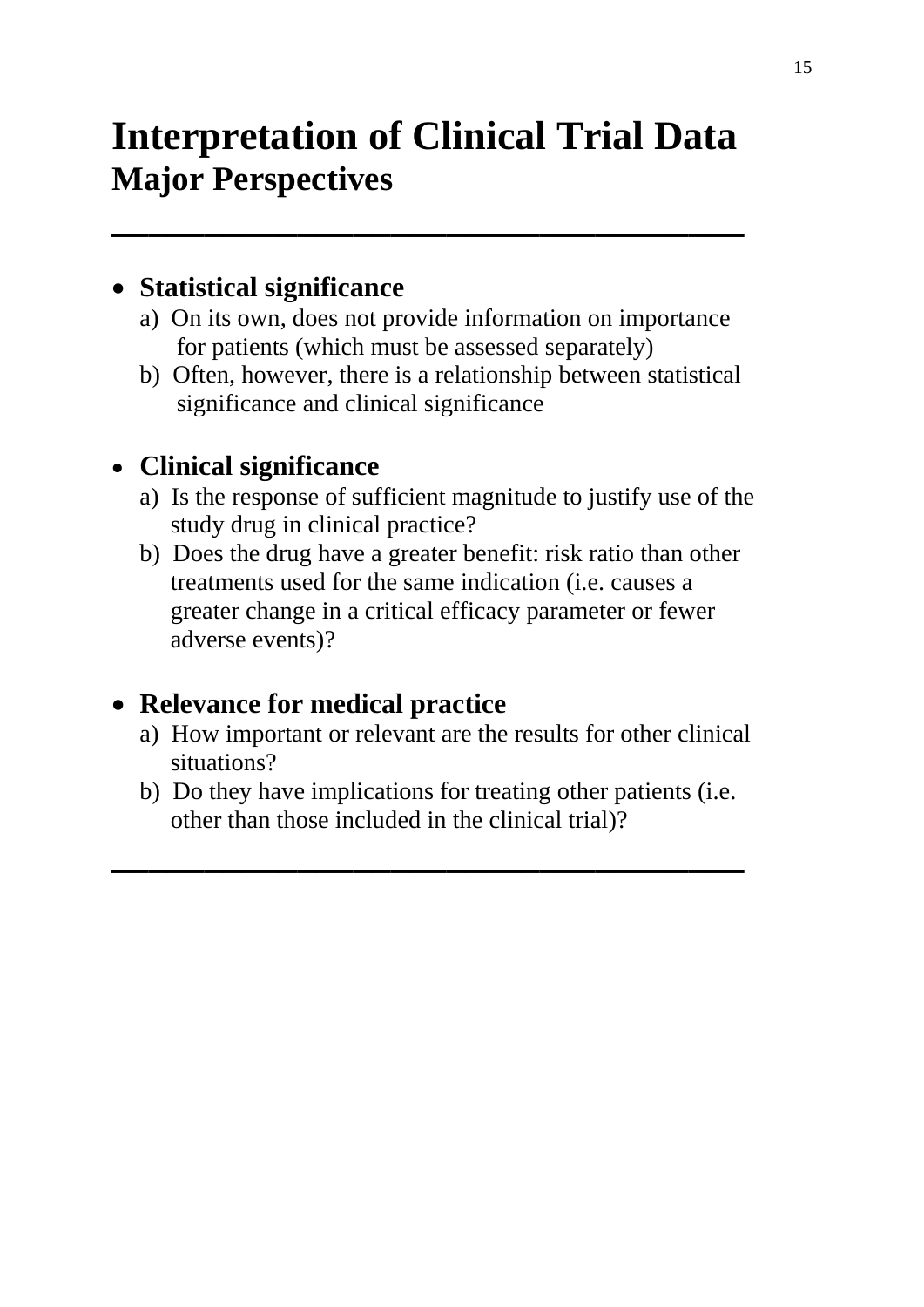## **Six domains of a clinical trial to consider in assessing the risk of bias**

Assess each domain as:

- *Adequate:* all criteria adequately met = *low risk of bias.*
- *Unclear or criteria only partially met* = *unclear risk of bias.*
- *Inadequate*: criteria not adequately met = *high risk of bias.*

| <b>Type of bias</b>         | <b>Potential source of</b><br><b>bias</b>                          | <b>Criteria to assess</b>                                                                                     | <b>Key questions to</b><br>consider                                                                         |
|-----------------------------|--------------------------------------------------------------------|---------------------------------------------------------------------------------------------------------------|-------------------------------------------------------------------------------------------------------------|
| 1. Selection<br>bias        | Random sequence<br>generation (for the<br>randomisation procedure) | The method used to<br>generate the allocation<br>sequence                                                     | ? Appropriate to produce<br>comparable treatment<br>groups                                                  |
|                             | Allocation concealment<br>method                                   | Method used to<br>conceal the allocation<br>sequence                                                          | ? Were treatment<br>assignments adequately<br>concealed                                                     |
| 2. Performance<br>bias      | Blinding of patients and<br>study personnel                        | Methods used to<br>achieve blinding of the<br>patients and the<br>investigators                               | ? Was knowledge of the<br>interventions adequately<br>prevented*                                            |
| 3. Detection<br><b>bias</b> | Blinding of outcome<br>assessment                                  | Methods used to<br>achieve blinding of the<br>outcome assessors                                               | ? Was knowledge of the<br>interventions adequately<br>prevented*                                            |
| 4. Attrition<br><b>bias</b> | Reporting of the outcome<br>data                                   | Completeness of the<br>results for each main<br>outcome                                                       | ? Were reasons for attrition<br>or exclusions of patients<br>stated                                         |
| 5. Reporting<br><b>bias</b> | Selective reporting of<br>results                                  | Results in relation to<br>the pre-specified<br>objectives (as in the<br>trial database listing <sup>†</sup> ) | ? Complete or selective<br>reporting of results. If<br>incomplete, are the reasons<br>adequately addressed? |
| 6. Other bias               | Any other trial aspect<br>that may lead to bias                    | Criteria not covered in<br>other domains                                                                      | ? Other problems that may<br>affect interpretation of the<br>$results^{\ddagger}$                           |

\* *Note:* obvious differences in treatment effects or adverse events between interventions can readily unblind a trial.

† For example, in the "ClinicalTrials.gov" database.

<sup>‡</sup> For example, the specific study design used; the presence of major baseline imbalance; or early cessation of the trial.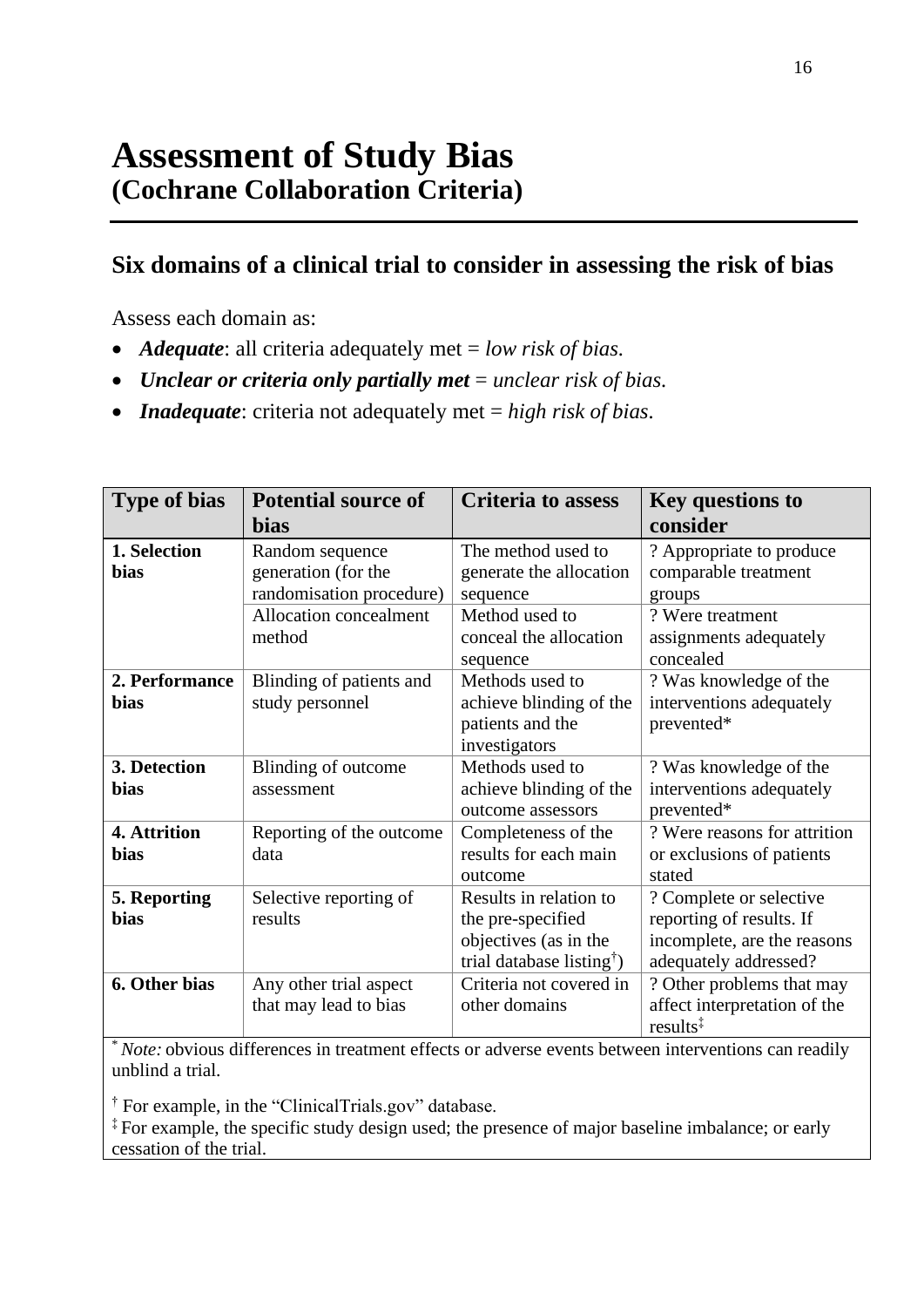# **Interpreting the risk of bias for each domain within a trial and across trials**

| <b>Risk of bias</b>  | Within a trial                          | <b>Across trials</b>                    | <b>Interpretation</b>                                                         |
|----------------------|-----------------------------------------|-----------------------------------------|-------------------------------------------------------------------------------|
| 1. Low risk of bias  |                                         |                                         | Low risk of bias for All or most information Bias, if present, is unlikely to |
|                      | all key domains                         |                                         | is from trials at low risk have seriously affected the                        |
|                      |                                         | of bias                                 | results                                                                       |
| 2. Unclear risk of   |                                         | Low or unclear risk Most information is | There is a risk of bias that                                                  |
| <b>bias</b>          | of bias for all key                     | from trials at low or                   | creates some doubt about the                                                  |
|                      | domains                                 | unclear risk of bias                    | results                                                                       |
| 3. High risk of bias | High risk of bias for The proportion of |                                         | Bias may have seriously                                                       |
|                      | one or more key                         | information from trials                 | affected the results                                                          |
|                      | domains                                 | at high risk of bias is                 |                                                                               |
|                      |                                         | sufficient to affect the                |                                                                               |
|                      |                                         | interpretation of results               |                                                                               |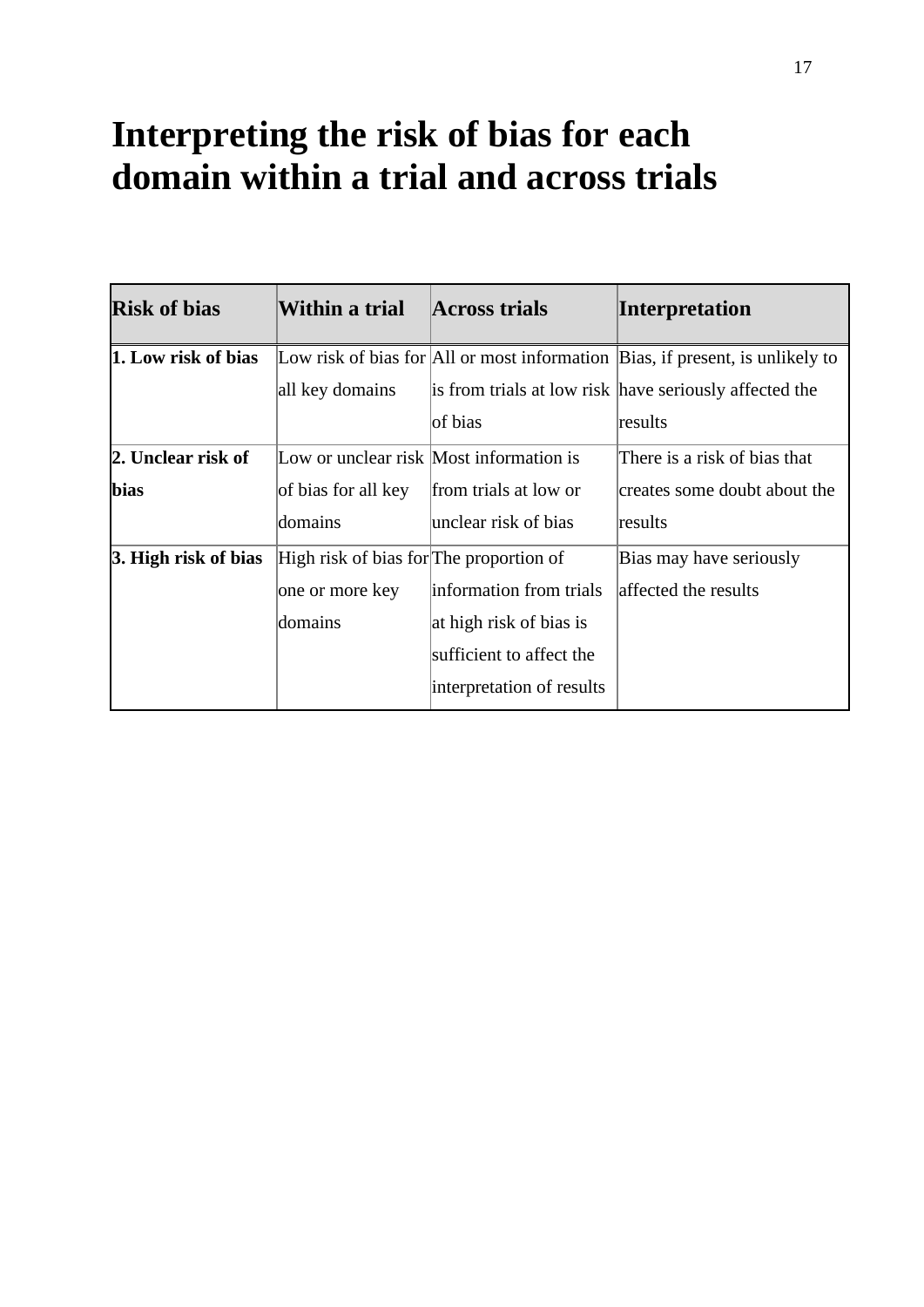# **Common Deficiencies in Clinical Trial Reports**

# **1. Introduction:**

- Inadequate description of the aims and objectives
- Excessive background information

# **2. Methodology:**

- Inadequate description of key information on how data were derived
- Omission of some important information (e.g. on trial) management)

# **3. Results:**

- Presentation of derived data without adequate information on actual numbers or raw data
- Presentation of data in an ambiguous manner
- Insufficient effectiveness data to permit proper interpretation
- Insufficient adverse effect data to address basic questions

## **4. Discussion:**

- Lack of conciseness and organisation
- Results are only compared with other studies that support the authors' interpretation
- Inadequate consideration of factors that might be expected to influence the results
- Unwarranted extrapolation to other patient populations
- Discussion of too many peripheral/tangential issues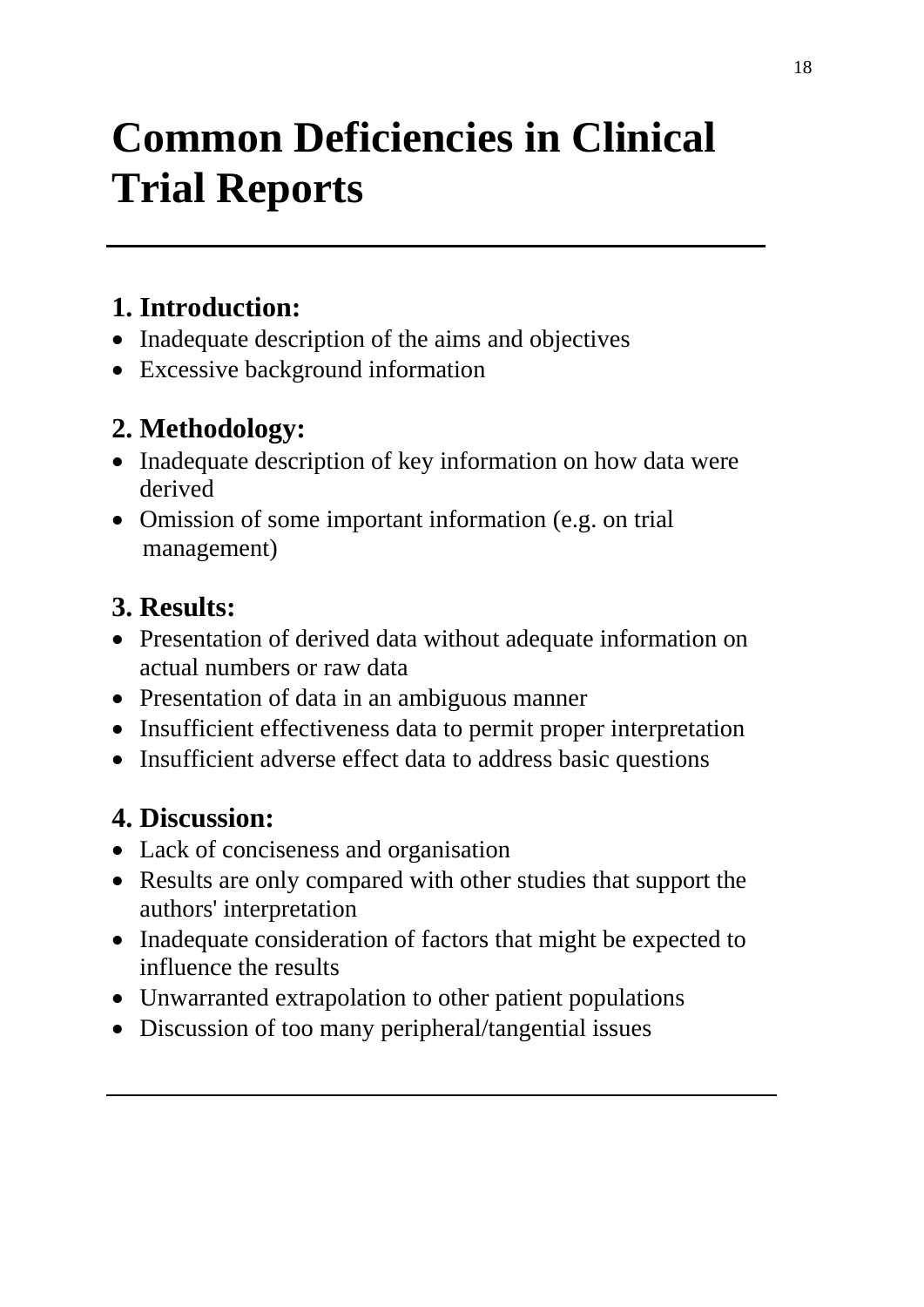## **Key Design Issues to Consider in the Overall Analysis of a Clinical Trial (***Summary***)**

#### **1. Patient eligibility**

- How were patients selected?
- Was there any potential for 'lead-time' or 'stage migration' bias?
- Were the patients a narrow/divergent subgroup or a broad population with the disease?
- If a narrow subgroup, have the results been generalised to all patients with the disease?

#### **2. Randomisation**

- Was it adequate to ensure both known and unknown confounders are equally distributed in the treatment groups?
- Was a valid method used to generate the random allocation sequence?
- If so, how was it concealed?
- Has the randomisation procedure ensured homogeneous treatment groups?

#### **3. Degree of blinding/masking**

- Was it adequate to eliminate performance bias?
- If double-blinding was not possible, was there a blinded outcome assessment by independent observers?

#### **4. Selection of control group**

- Was the control group appropriate for the trial's objective, taking into account how the investigational treatment is to be used in clinical practice  $-$  e.g. added to or in place of existing treatment?
- If an active-controlled trial, was the investigational treatment compared with the best available alternative treatment

#### **5. Participant flow**

- Are all randomised patients accounted for in the presentation of the results?
- Are the reasons for withdrawals adequately explained?

#### **6. Analytical method**

- Was intention-to-treat (ITT) analysis used if not, why not?
- Does the study have adequate statistical power?
- Was the statistical analysis of the data appropriate?

#### **7. Appropriate endpoints**

- Were the endpoints appropriate to demonstrate efficacy of the treatment?
- Was a surrogate endpoint chosen; if so, why?
- If a surrogate endpoint was chosen, is it sufficiently correlated with the clinical outcome?

#### **8. Trial duration**

- Was it adequate to permit a meaningful clinical outcome and detect specific adverse events?

#### **9. Interpretation of the results**

- Was the trial designed to demonstrate superiority or non-inferiority of the treatment?
- Have the results been interpreted correctly and compared with other trials?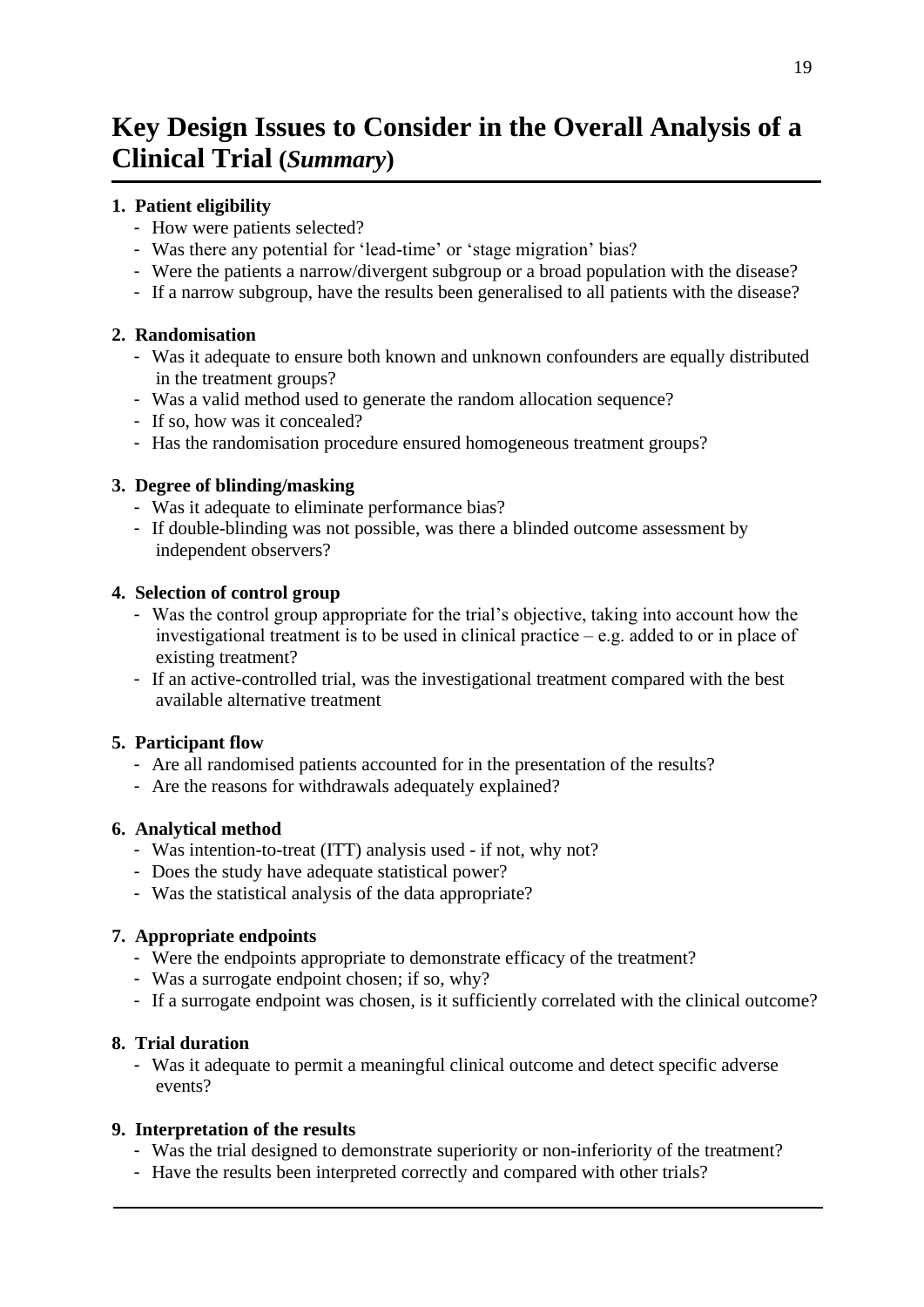# **Clinical Trial Evaluation: Major Criteria**

**Trial** …………………………………………………………………..

| <b>Criteria</b>               | <b>Evaluation points</b>                                              | <b>Score</b><br>$(0-2)$ |
|-------------------------------|-----------------------------------------------------------------------|-------------------------|
| 1. Purpose of the study       | $\Box$ Clearly defined?                                               |                         |
| 2. Patient selection          | <b>Clearly defined and</b><br>$\perp$<br>appropriate criteria?        |                         |
|                               | <b>Diagnosis confirmed?</b>                                           |                         |
|                               | Homogeneous patient group?<br>$\Box$<br><b>Exclusions defined and</b> |                         |
|                               | appropriate?                                                          |                         |
|                               | <b>Prior therapy defined?</b>                                         |                         |
| 3. Number of patients         | <b>Adequate to detect any</b><br>$\Box$                               |                         |
|                               | differences between                                                   |                         |
|                               | treatments?                                                           |                         |
| 4. Randomisation              | Yes/no?                                                               |                         |
|                               | <b>Appropriate methodology?</b><br>$\Box$                             |                         |
|                               | <b>Group comparability</b>                                            |                         |
|                               | established?                                                          |                         |
|                               | <b>Influence of any differences</b><br>$\Box$                         |                         |
|                               | discussed?                                                            |                         |
| 5. Drug dosage(s)             | Defined and appropriate?                                              |                         |
|                               | <b>Comparable relative effects?</b><br>$\perp$                        |                         |
| <b>6. Duration of therapy</b> | Long enough to show<br>$\Box$                                         |                         |
|                               | maximum effect of drug                                                |                         |
|                               | (efficacy and/or tolerability)?                                       |                         |
| 7. Concurrent therapy         | <b>Full details reported?</b><br>$\Box$                               |                         |
| (drug or non-drug)            | <b>Possible influence discussed?</b>                                  |                         |
| 8. Controls to reduce         | Yes/no?<br>П                                                          |                         |
| variation (e.g. run-          | <b>Baseline established?</b><br>П                                     |                         |
| ins, placebo, standard        | <b>Controls adequate?</b><br>$\Box$                                   |                         |
| comparator, crossover         |                                                                       |                         |
| design, washouts)             |                                                                       |                         |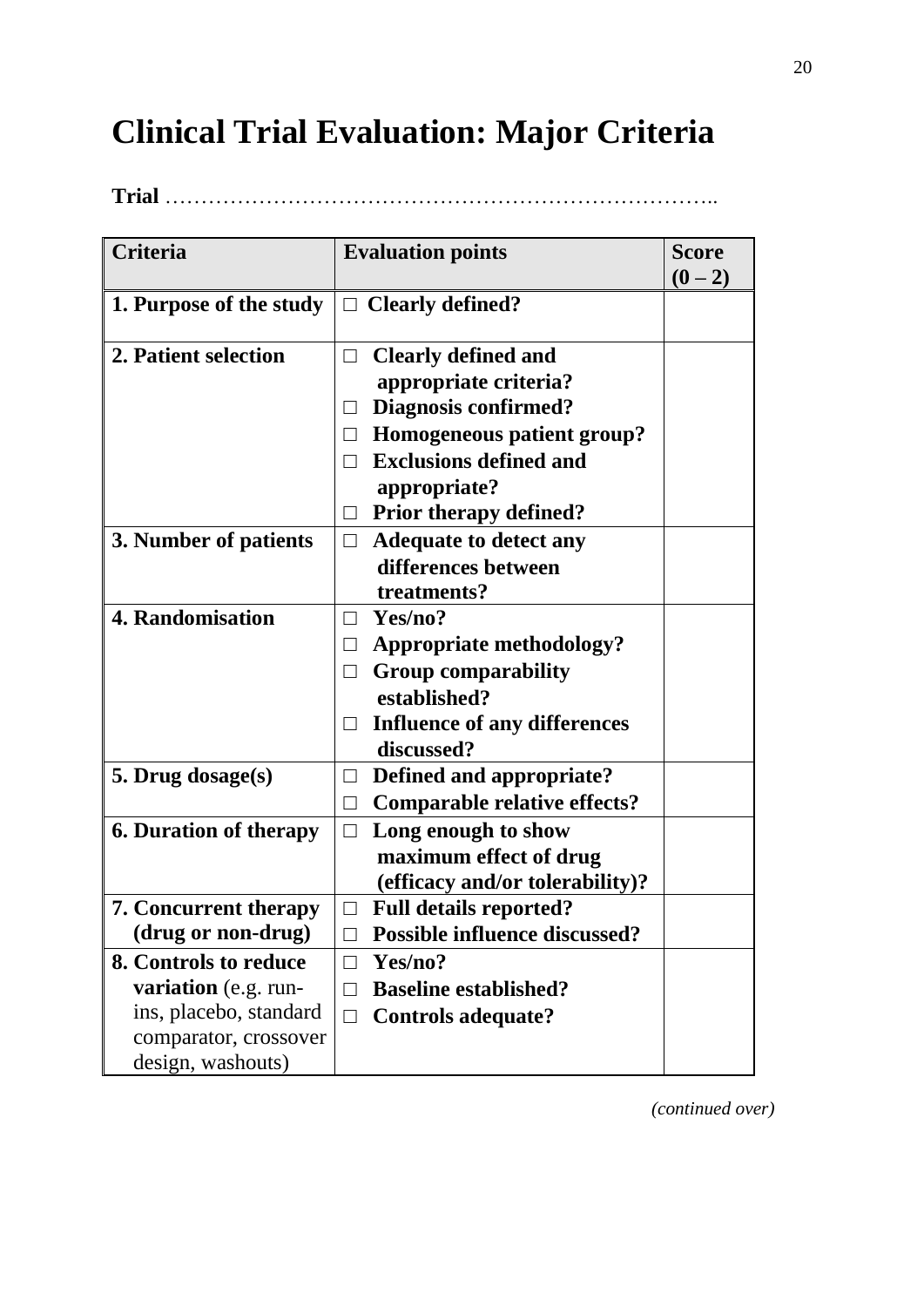| <b>Criteria</b>               | <b>Evaluation points</b>                          | <b>Score</b><br>$(0-2)$ |
|-------------------------------|---------------------------------------------------|-------------------------|
| 9. Controls to reduce         | $\Box$ Yes/no?                                    |                         |
| bias (blinding)               | $\Box$ Method of maintaining                      |                         |
|                               | blindness stated?                                 |                         |
| 10. Compliance                | <b>Compliance checks</b><br>$\Box$                |                         |
|                               | performed?                                        |                         |
|                               | <b>Methods stated and</b>                         |                         |
|                               | adequate?                                         |                         |
|                               | Influence, if any, on results<br>$\Box$           |                         |
|                               | discussed?                                        |                         |
| 11. Efficacy assess-          | $\Box$ Parameters fully defined?                  |                         |
| ment                          | $\Box$ Parameters relevant and                    |                         |
|                               | reproducible?                                     |                         |
|                               | <b>Results fully reported?</b><br>$\Box$          |                         |
|                               | <b>Adequate follow-up?</b><br>$\Box$              |                         |
|                               | <b>Stratification performed,</b><br>$\Box$        |                         |
|                               | when appropriate?                                 |                         |
| 12. Assessment of             | <b>Protocol clearly defined?</b><br>$\Box$        |                         |
| adverse events                | <b>Number and type fully</b><br>$\Box$            |                         |
|                               | reported?                                         |                         |
|                               | <b>Severity stated?</b><br>$\Box$                 |                         |
|                               | Likely relationship to therapy<br>$\Box$          |                         |
|                               | discussed?                                        |                         |
| 13. Statistical eval-         | Yes/no?<br>$\Box$                                 |                         |
| uation                        | <b>Methods stated and valid?</b>                  |                         |
| 14. Author's discuss-         | <b>Full discussion or all results?</b>            |                         |
| ion                           | Fair review of others' work?                      |                         |
|                               | Self-critical, if necessary?<br>$\vert \ \ \vert$ |                         |
| 15. Author's conclus-         | <b>Conclusions clearly stated?</b><br>$\perp$     |                         |
| ions                          | <b>Conclusions valid/justified?</b><br>$\Box$     |                         |
| <b>16. Clinical relevance</b> | <b>Trial design and conduct</b><br>$\perp$        |                         |
| of results                    | acceptable?                                       |                         |
|                               | Any fatal flaws?                                  |                         |
|                               | Any major inadequacies?                           |                         |
|                               | <b>Total</b><br>(out of 32)                       |                         |
|                               |                                                   |                         |
|                               |                                                   | $\frac{0}{0}$           |

# **Clinical Trial Evaluation: Major Criteria** *(continued)*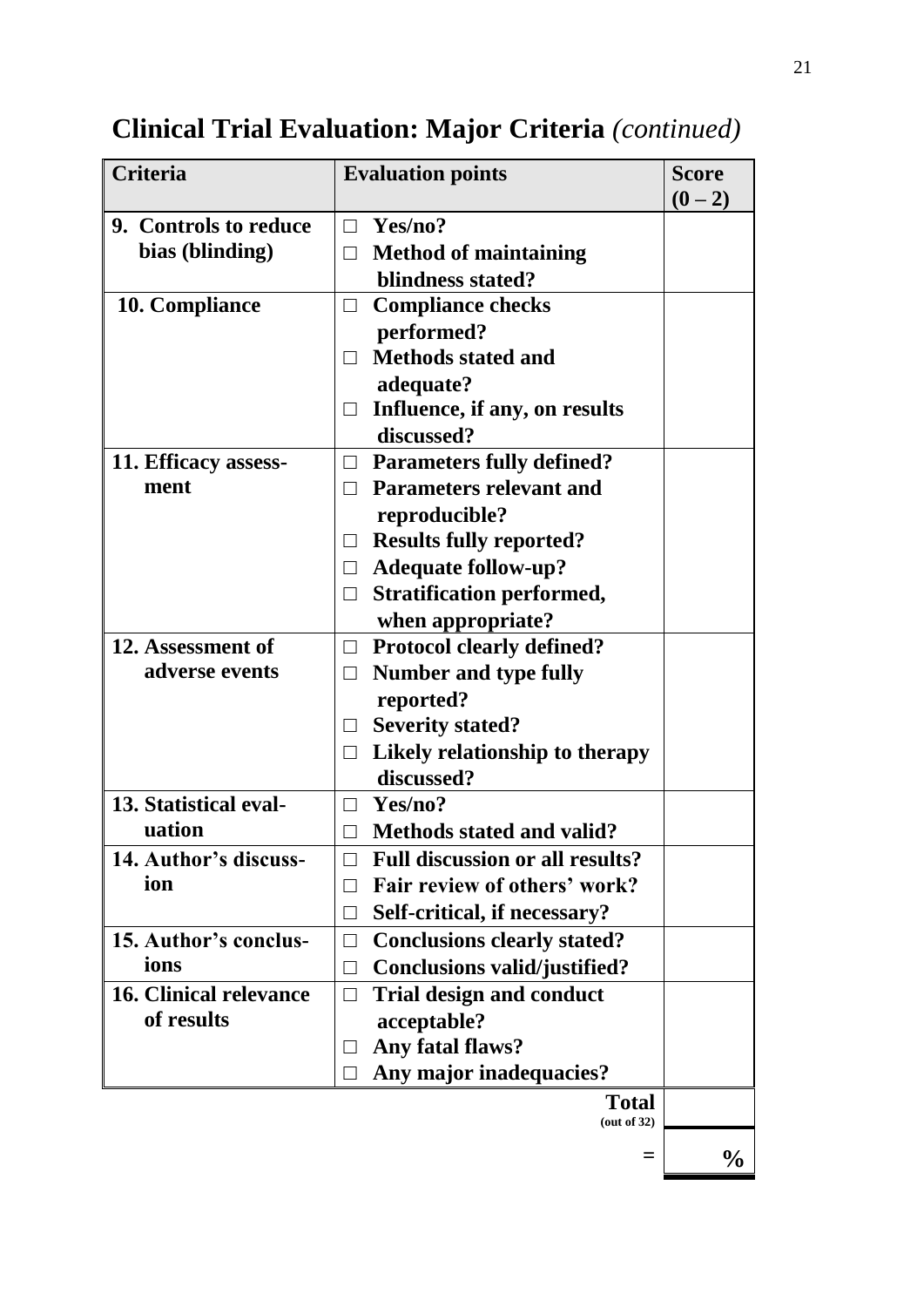# **Guide to Scoring of Clinical Trials**

#### **Notes:**

- **1.** By focusing on individual components of the trial, this scoring system is designed to provide only a *general impression* of the quality of the trial, as it is reported. In the final analysis, the credibility of the evidence may well depend on a specific crucial aspect being satisfied in relation to the aim or particular effect sought, even though this aspect may have scored highly on the scoring system. Such aspects must always be considered when using this scoring system.
- **2.** The maximum attainable score is **32**. A score less than **16** (<50%) denotes a trial that is *not acceptable* or the results require confirmation by a better designed study. A score of  $\geq 16$  to **22.5** ( $\geq$ 50% to 70%) denotes a *fair* trial where some important features are considered to be inadequate; a score of **>22.5 to 27** (>70% to 85%) denotes a *good to very good* trial where the important elements are considered to be satisfactory; and a score of **>27 to 32** (>85% to 100%) denotes an *excellent* or highly acceptable trial.

| <b>Criteria</b>                                                                   | 2 Points                                                                                                     |                | 1 Point                                                                                                                                                      |               | 0 Points                                                                                               |
|-----------------------------------------------------------------------------------|--------------------------------------------------------------------------------------------------------------|----------------|--------------------------------------------------------------------------------------------------------------------------------------------------------------|---------------|--------------------------------------------------------------------------------------------------------|
| 1. Purpose of the<br>study                                                        | Clearly defined                                                                                              | $1\frac{1}{2}$ | Incompletely defined                                                                                                                                         | $1/2$         | Not defined                                                                                            |
| 2. Patient<br>selection                                                           | Clearly defined                                                                                              | $1\frac{1}{2}$ | Inadequately or poorly<br>defined                                                                                                                            | $1/2$         | Not defined                                                                                            |
| 3. Number of<br>patients                                                          | Sufficiently large<br>considering the<br>response obtained with<br>each treatment                            | $1\frac{1}{2}$ | Doubtful if large<br>enough, or infrequent<br>occurrence of disease<br>limits number of<br>available patients                                                | $1/2$         | Too few patients to<br>show statistically<br>significant differences,<br>if any, between<br>treatments |
| 4. Randomisation<br>of patients to<br>treatment (and<br>group compara-<br>bility) | Adequate method used,<br>and group<br>comparability detailed<br>and fully established                        | $1\frac{1}{2}$ | Doubtful randomisation<br>method, or groups stated<br>to be comparable but no<br>or insufficient details<br>given                                            | $\frac{1}{2}$ | No randomisation<br>procedure, or group<br>comparability not<br>established                            |
| 5. Drug dosage(s)                                                                 | Comparable dosages<br>(established by earlier<br>studies) or dosages<br>titrated for each patient            | $1\frac{1}{2}$ | Doubtful if dosages<br>comparable (or no<br>titration of dosages to<br>ensure comparability)                                                                 | $\frac{1}{2}$ | Inadequate or<br>noncomparable dosages                                                                 |
| 6. Duration of<br>therapy                                                         | Long enough to show<br>optimum drug effects<br>and assess tolerability,<br>or to cover a period of<br>'risk' | $1\frac{1}{2}$ | Not long enough for<br>either (a) optimum drug<br>effects or (b) to cover a<br>period of 'risk', or only<br>long enough to fulfil<br>part of the trial's aim | $\frac{1}{2}$ | Not long enough                                                                                        |
| 7. Concurrent<br>therapy (drug<br>or non-drug)                                    | None; or, if given, fully<br>described and possible<br>influence on results<br>adequately discussed          | $1\frac{1}{2}$ | Allowed or given, but<br>with inadequate details<br>and no discussion of<br>possible influence                                                               | $1/2$         | Information missing or<br>unclear                                                                      |
| 8. Controls to<br>reduce bias<br>(blinding)                                       | Double-blind protocol;<br>procedure used detailed<br>and appropriate                                         | $1\frac{1}{2}$ | Doubtful procedure to<br>ensure double-blind, or<br>single-blind protocol                                                                                    | $\frac{1}{2}$ | Open-label (no blinding<br>procedure)                                                                  |
| 9. Other controls<br>to reduce<br>variation                                       | Controls adequate or<br>were not necessary                                                                   | $1\frac{1}{2}$ | Controls necessary but<br>were inadequate (or of<br>doubtful validity)                                                                                       | $\frac{1}{2}$ | Controls necessary but<br>not stated or absent                                                         |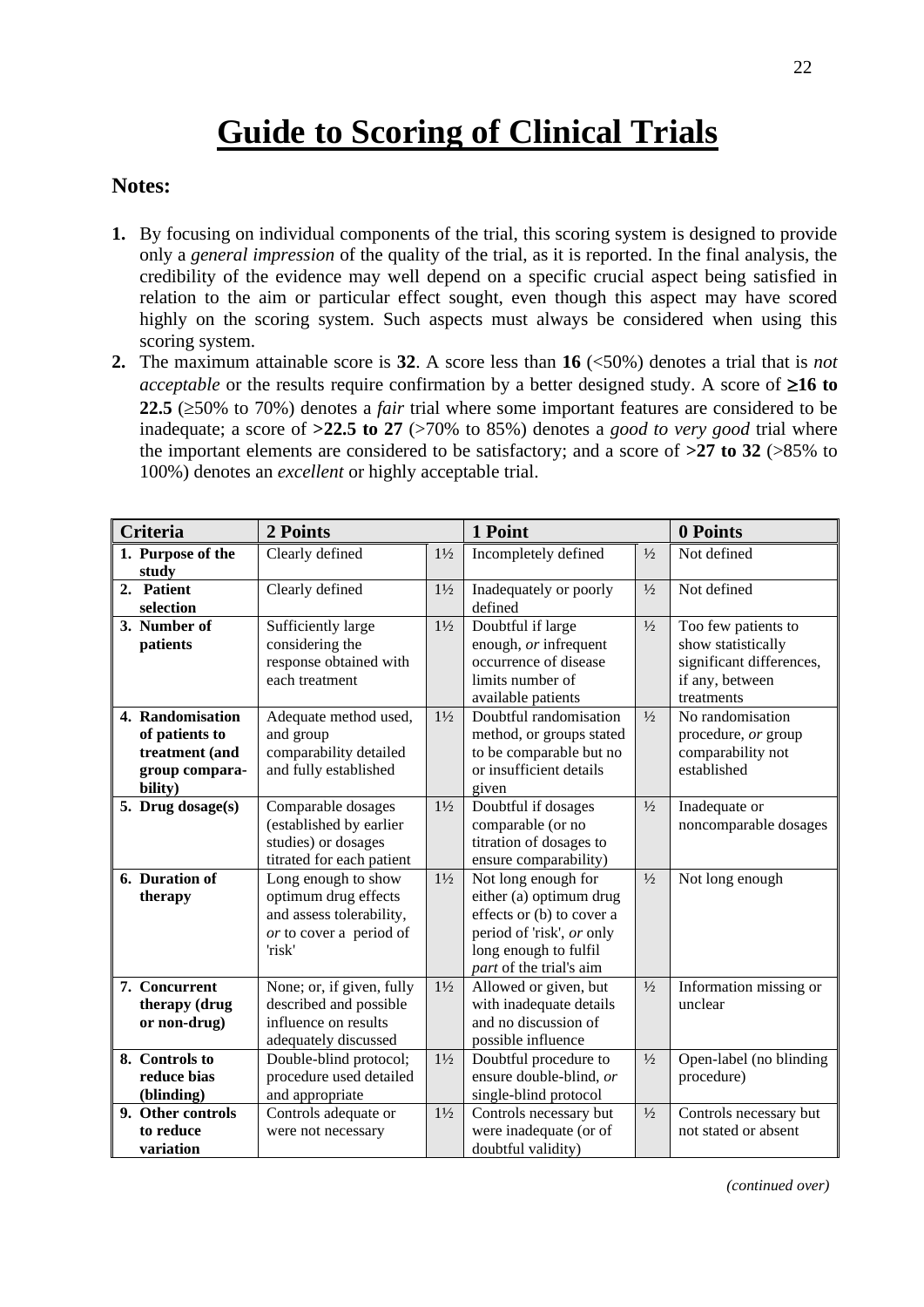| <b>Criteria</b>                         | 2 Points                                                                                                                                           |                | 1 Point                                                                                                            |               | 0 Points                                                                                                        |
|-----------------------------------------|----------------------------------------------------------------------------------------------------------------------------------------------------|----------------|--------------------------------------------------------------------------------------------------------------------|---------------|-----------------------------------------------------------------------------------------------------------------|
| 10. Compliance                          | Definite: checks made<br>(by an appropriate<br>method), or serum<br>levels measured, or<br>parenteral route of<br>administration, or<br>inpatients | $1\frac{1}{2}$ | Probable: stated but<br>details not given or<br>methods used not<br>adequate to ensure<br>compliance               | $\frac{1}{2}$ | Not considered or, if<br>outpatients, no checks<br>made (or stated)                                             |
| 11. Efficacy<br>assessment              | Fully defined, relevant<br>and reproducible<br>methods adequate to<br>assess efficacy, and full<br>reporting of results                            | $1\frac{1}{2}$ | Methods of assessing<br>efficacy inadequately or<br>incompletely defined, or<br>results not completely<br>reported | $\frac{1}{2}$ | Inadequately defined or<br>irrelevant or non-<br>reproducible methods,<br>or inadequate reporting<br>of results |
| 12. Assessment of<br>adverse events     | Clearly defined<br>protocol, effects well<br>described (with an<br>indication of severity),<br>and relationship to<br>therapy discussed            | $1\frac{1}{2}$ | Protocol and results<br>given, but neither fully<br>detailed                                                       | $\frac{1}{2}$ | Neither protocol nor<br>results given (or poorly<br>detailed)                                                   |
| 13. Statistical<br>evaluation           | Full details of methods<br>provided, and adequate<br>statistical analysis of all<br>results                                                        | $1\frac{1}{2}$ | Incomplete details of<br>methods used, and/or<br>incomplete statistical<br>analysis of results                     | $1/2$         | No statistical analysis<br>of results                                                                           |
| 14. Author's<br>discussion              | Adequate and fair<br>discussion of the study's<br>results, plus adequate<br>review of the results of<br>other investigators                        | $1\frac{1}{2}$ | Reasonable discussion<br>of own results, but no or<br>poor review of the<br>results of other<br>investigators      | 1/2           | Unfair or invalid<br>discussion of own or<br>others' work, or no<br>discussion at all                           |
| 15. Author's<br>conclusions             | Adequate and based on<br>the results and design<br>of the study (i.e. fully<br>justified and valid)                                                | $1\frac{1}{2}$ | Inadequate or doubtful<br>conclusions, or none<br>made                                                             | $\frac{1}{2}$ | Not based on the results<br>demonstrated, too far-<br>fetched, or irrelevant                                    |
| 16. Clinical<br>relevance of<br>results | Clinically relevant<br>therapeutic effect (not<br>just a statistically<br>significant effect), and<br>all design criteria met                      | $1\frac{1}{2}$ | Doubtful clinical<br>relevance or not all the<br>design criteria met                                               | $\frac{1}{2}$ | Not clinically relevant<br>or acceptable                                                                        |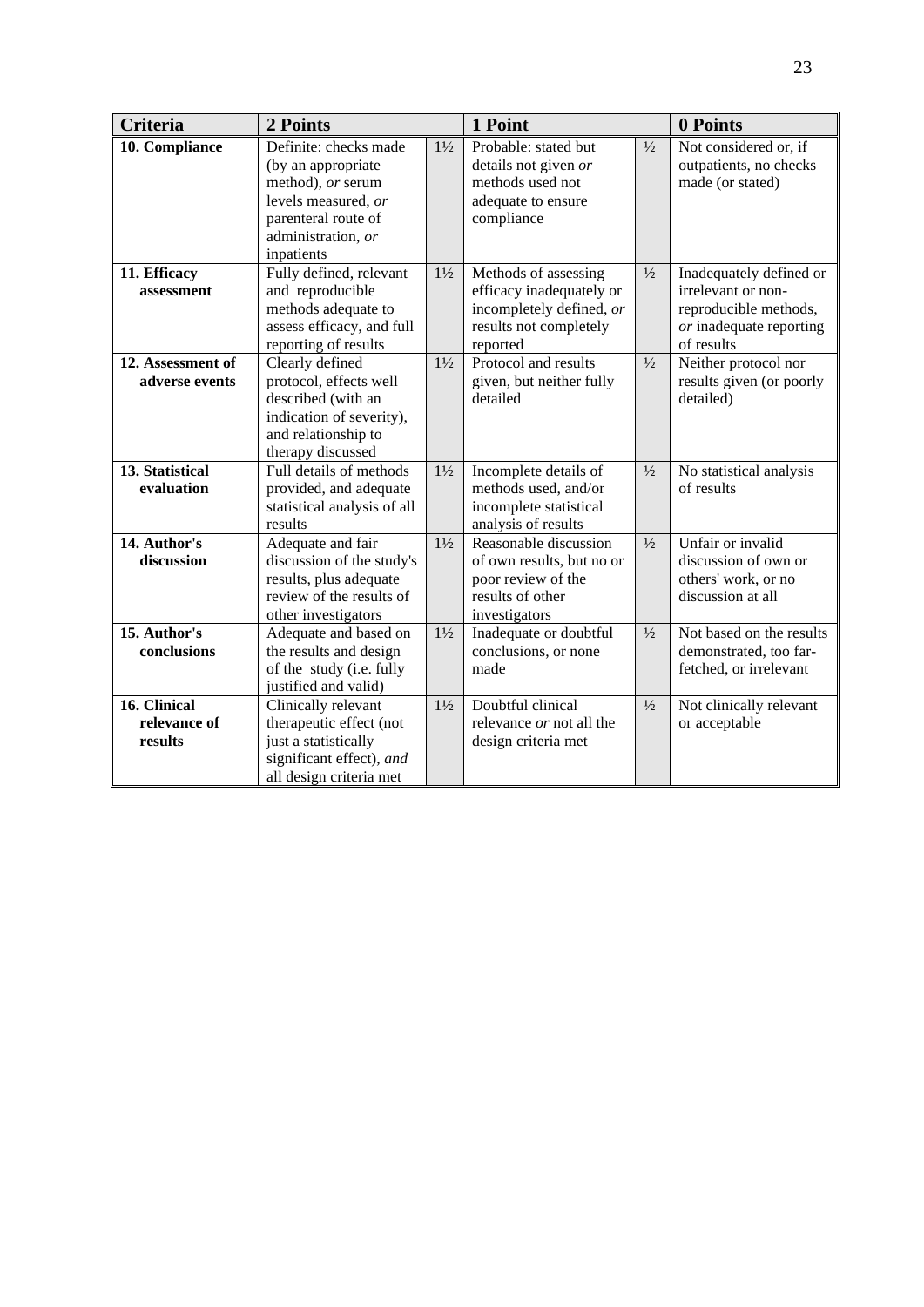# **Application of Checklist and Scoring System**

- **Identifying 'best' results (e.g. in evidence-based medicine assessments)**
- **Identifying reasons for differing results**
- *Aide-memoire* **when evaluating or writing a clinical trial**
- **Identifying missing or deficient areas when refereeing or editing a trial report**
- **Evaluating references provided to support formulary addition requests or promotional claims**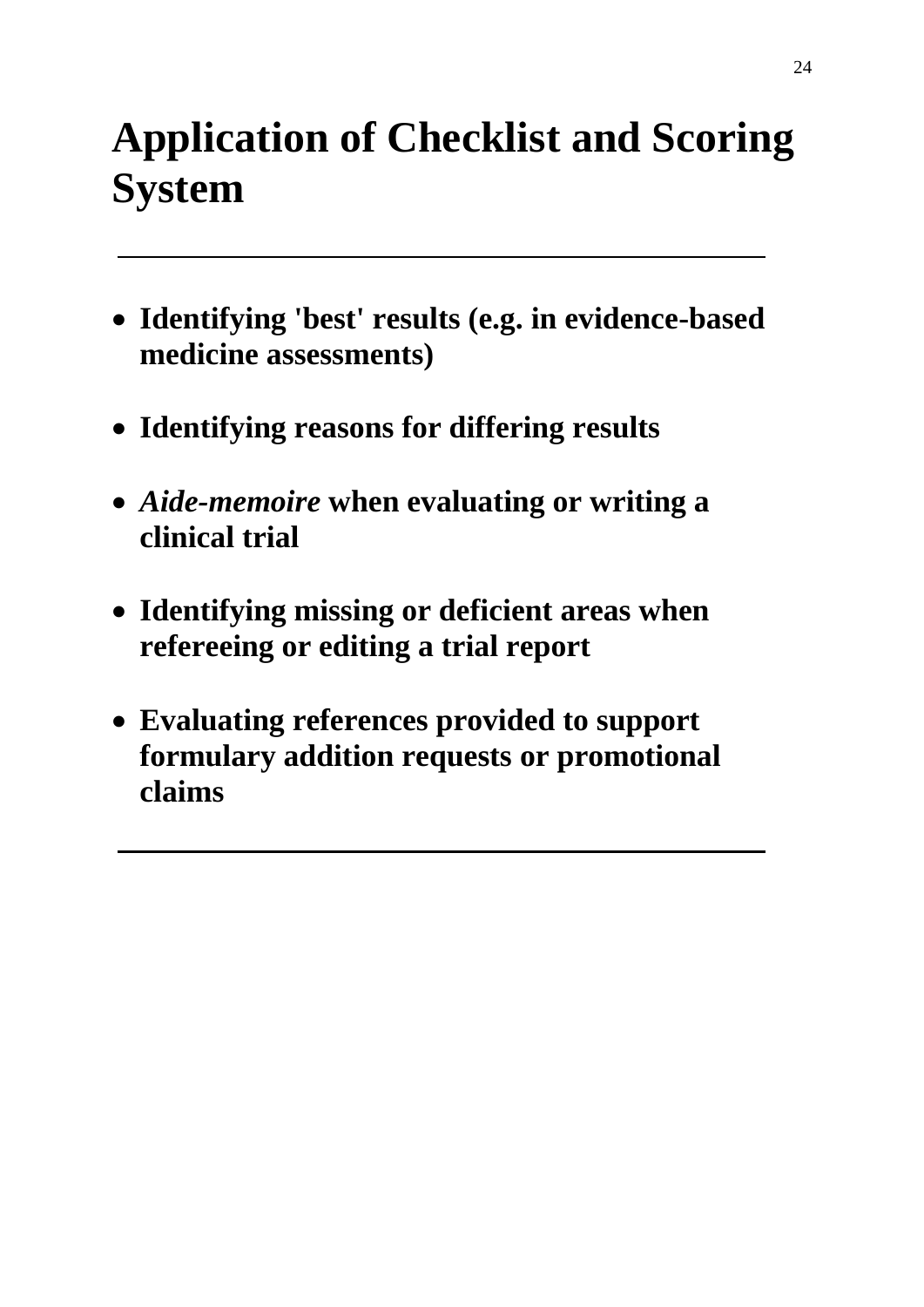**2.**

# **Scientific Report Writing**

Making a Good Impression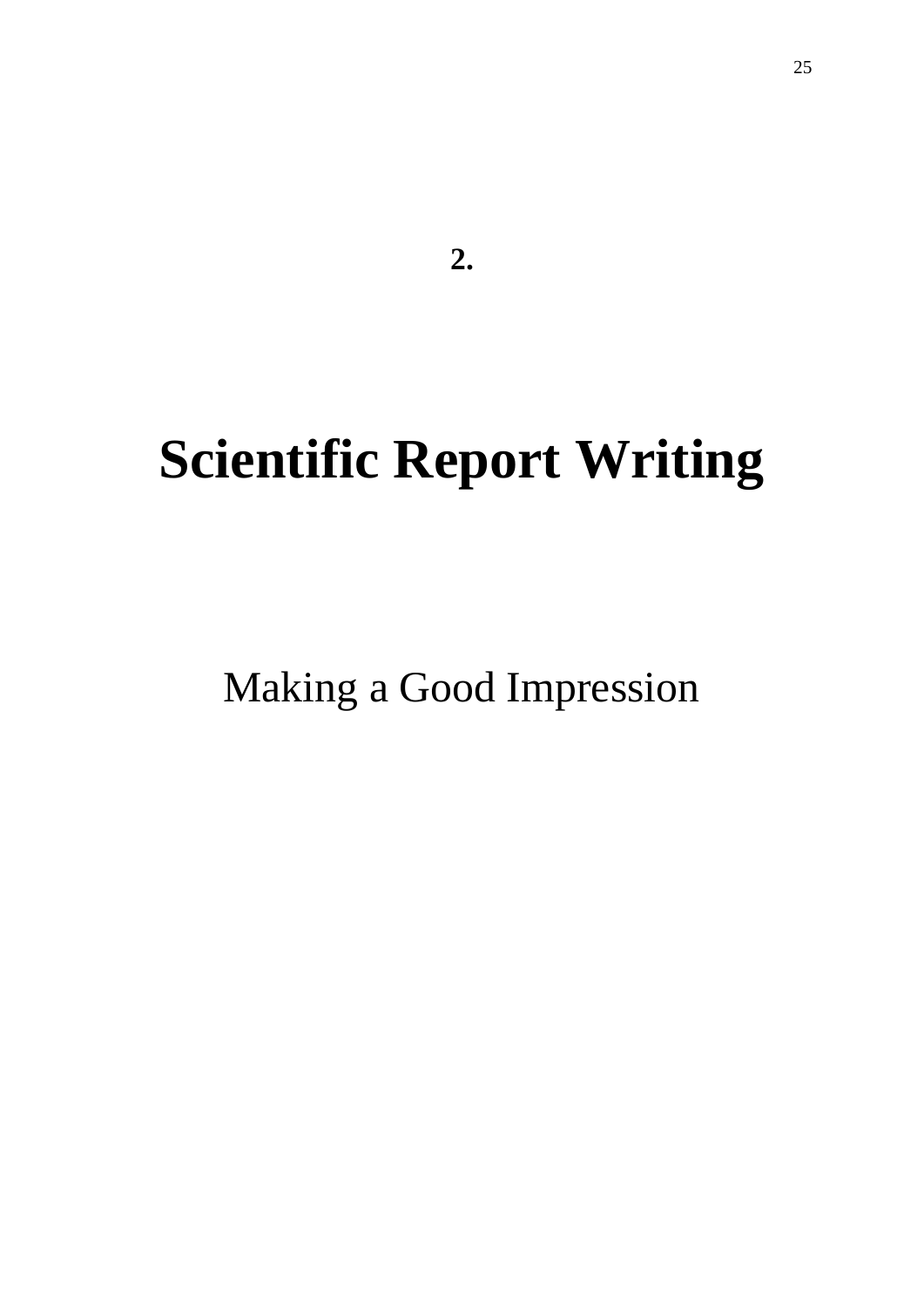# **Planning the Paper:**

# **Initial Considerations**

- **What do I have to say?**
- **What is the best format for the message?**
- **What type of publication will it appear in?**
- **Who is the intended audience for the message?**
- **What prose style should I use?**
- **What level of detail should I go to?**

**You should be able to define clearly the point(s) you wish to make before starting.**

*NB***. An outline listing the key points is always advantageous**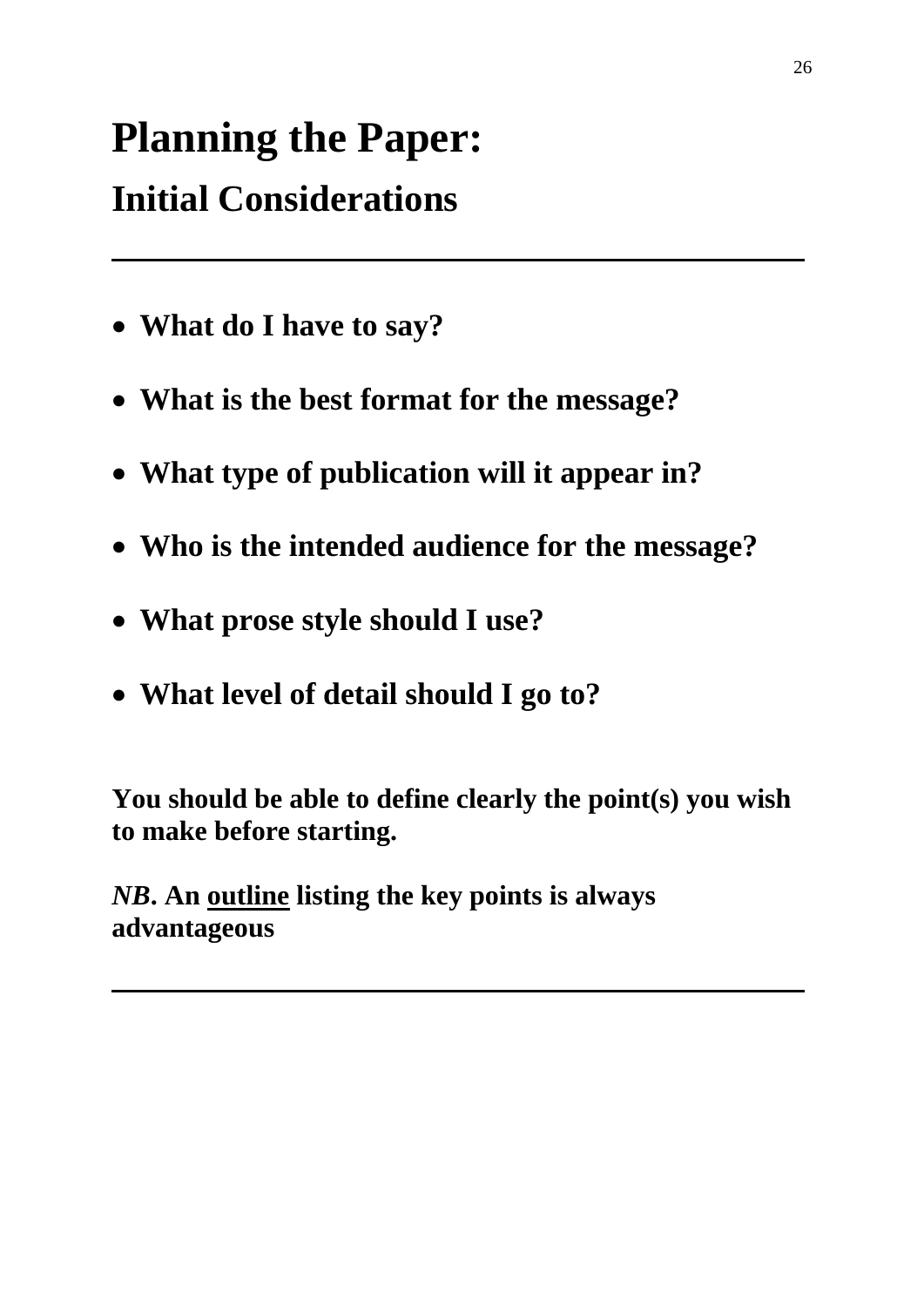# **Structure of Research Papers**

| <b>Sequence of the</b><br>research                                                                 | <b>Section of report</b>                         | <b>Elements of 'critical</b><br>argument'                                                                                                                    |
|----------------------------------------------------------------------------------------------------|--------------------------------------------------|--------------------------------------------------------------------------------------------------------------------------------------------------------------|
| The question to be<br>answered                                                                     | <b>Introduction</b><br>$\bullet$                 | The problem<br>(question)                                                                                                                                    |
| <b>How the answer was</b><br>sought                                                                | <b>Materials and</b><br>$\bullet$<br>methods     | <b>Credibility of the</b><br>evidence                                                                                                                        |
| <b>Findings</b>                                                                                    | <b>Results</b><br>$\bullet$                      | <b>Evidence</b> (the data):<br>initial answer                                                                                                                |
| <b>Findings considered</b><br>in the light of<br>findings of other<br>investigators:<br>the answer | <b>Discussion and</b><br>$\bullet$<br>conclusion | <b>Supporting evidence</b><br>(other papers)<br><b>Contradictory</b><br>evidence (other<br>papers)<br><b>Assessment of</b><br>conflicting evidence<br>Answer |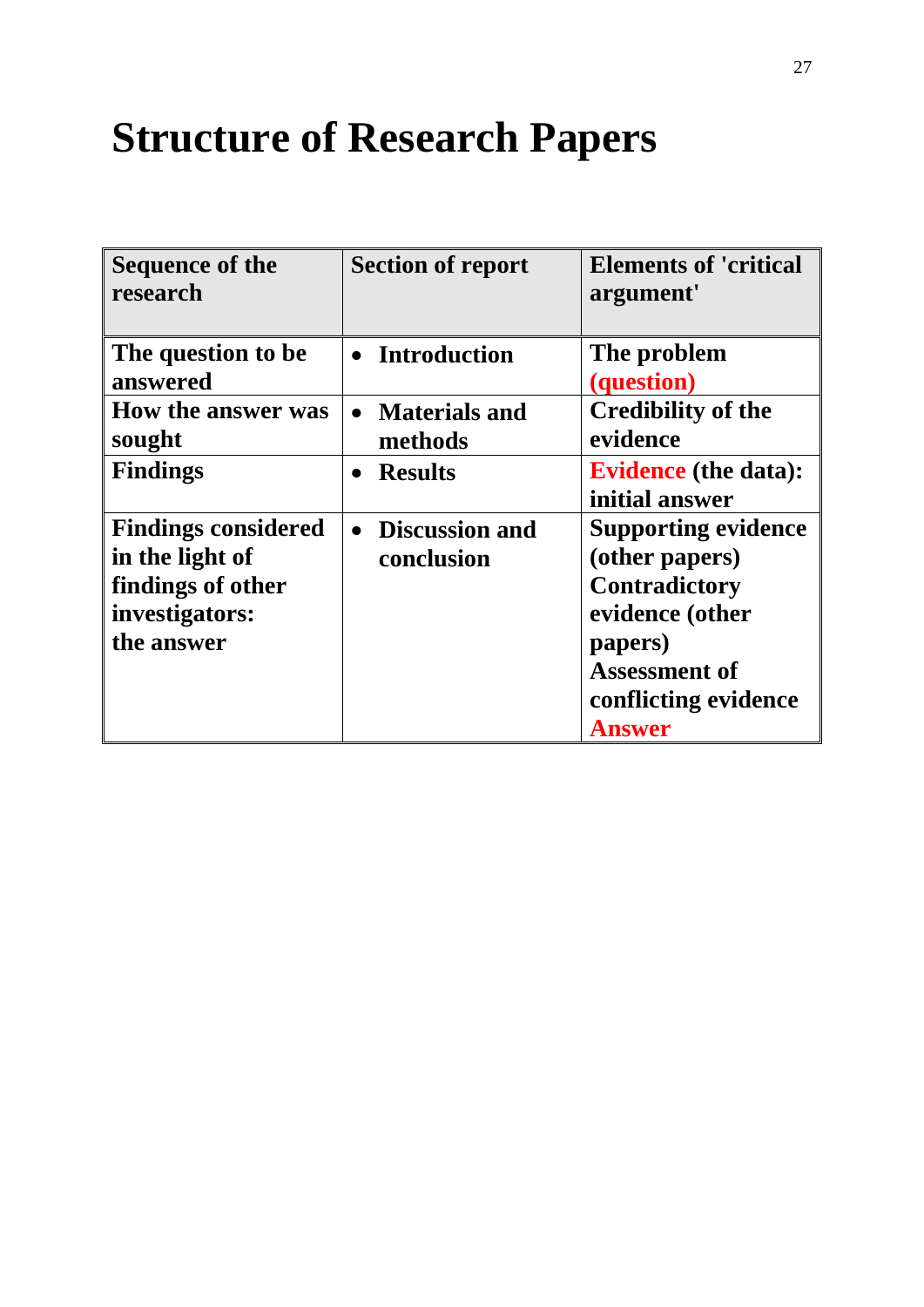# **Some Do's and Don'ts of Prose Style**

# **1. Essential requirements of good prose:**

- **Accuracy** − use the right words to convey your meaning
- **Clarity** − don't obscure what you have to say by how you say it
- **Brevity** − keep it concise; avoid repetition

# **2. Avoid:**

- **Professional pomposity** − keep it simple (e.g. "diaphoretic, vasoconstricted and tachycardic with decreased mentation" = sweaty, pale with a fast pulse and confused)
- **Barbarisms** (use of non-existent words or expressions) [e.g. 'anticoagulated']
- **Solecisms** (ungrammatical use of English) [NB. 'data' is always plural]
- **Errors in syntax** (e.g. an ECG is referred to as 'this patient')
- **Use of incorrect or dehumanising words** (e.g. regime/regimen; affect/effect; case/patient)
- **Use of 'empty' phrases or words** (e.g. 'in order to'; 'accounted for by the fact that')
- **Sexism** − it is easiest to refer to patients in a plural sense rather than use 'him/her'
- **Excessive use of abbreviations** − if unavoidable, include a 'glossary of terms'
- **Plagiarism** − avoid at all costs; if quoting another paper, always attempt to do so in your own words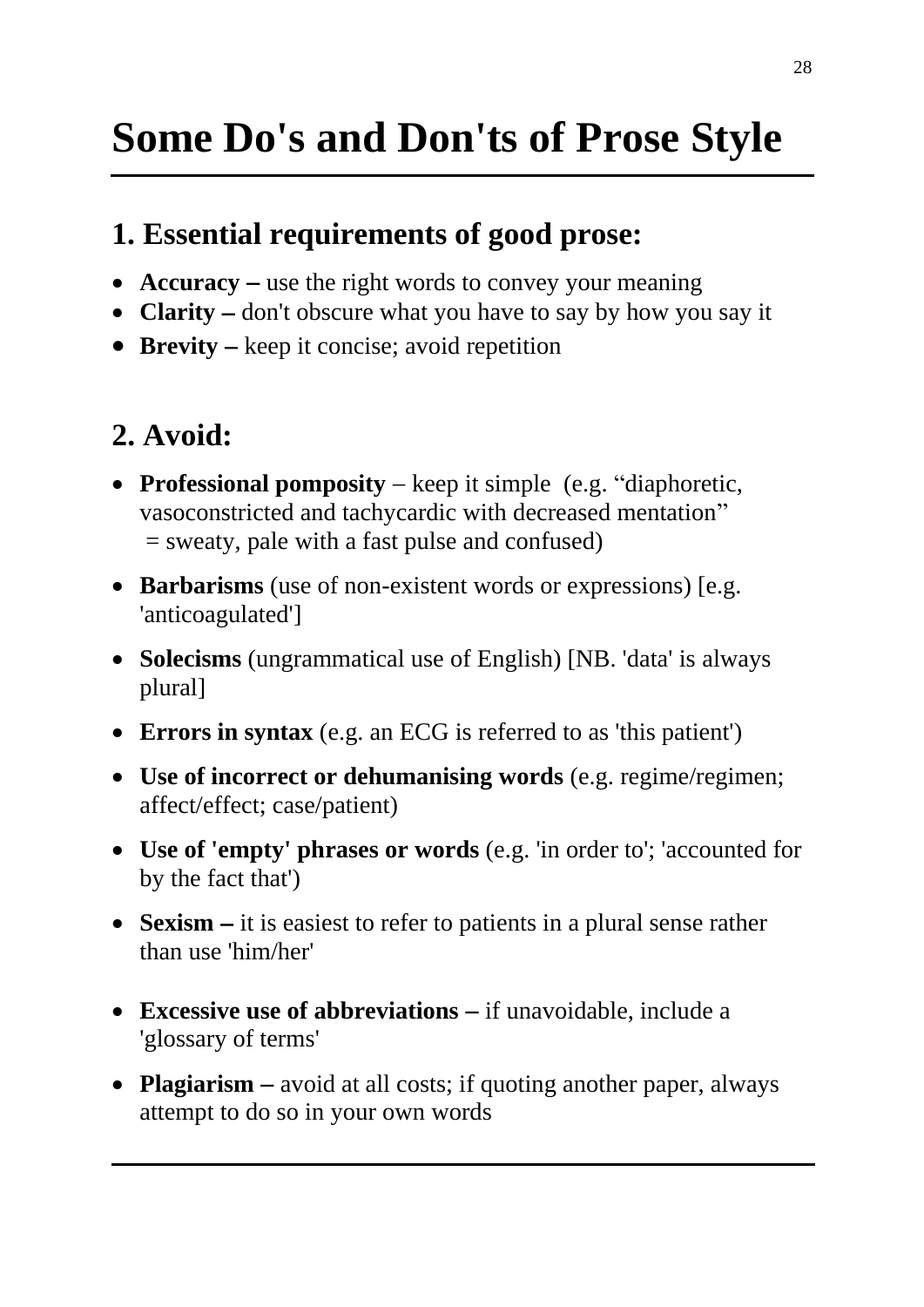# **Confused and Misused Word Pairs**

Some pairs of words with closely related, but not identical, meanings are frequently misused in the medical/scientific literature. The words defined below are some of the most frequently misused pairs [from *Huth EJ*. How to write and publish papers in the medical sciences. Philadelphia: ISI Press, 1982]:

| Accuracy:<br><b>Precision:</b> | the degree to which a measurement or statement is correct<br>the degree of refinement to which something is measured or to which a<br>measurement is reported; <i>precision</i> applied to statements implies qualities of<br>definitiveness, terseness, and specificity                                                                          |
|--------------------------------|---------------------------------------------------------------------------------------------------------------------------------------------------------------------------------------------------------------------------------------------------------------------------------------------------------------------------------------------------|
| Case:<br><b>Patient:</b>       | an episode or example of illness, injury, or asymptomatic disease; not a<br>patient (use of <i>case</i> in this sense is an example of a 'dehumanising' word)<br>the person cared for by a physician, nurse, or other professional                                                                                                                |
| Dosage:<br>Dose:               | the amount of medicine to be taken or given over a period of time, or the total<br>amount; not the amount taken at one time<br>the amount of medicine taken or given at one time; the sum of doses may be<br>the <i>dosage</i> or <i>total dose</i>                                                                                               |
| Effect:<br>Affect:             | as a noun: the result of an action; as a verb: to bring about or cause to come<br>into being<br>as a noun in psychiatry: the sum of feelings accompanying a mental state, or<br>the appearance of emotion or mood; as a verb: to modify or to elicit an effect                                                                                    |
| Aetiology:<br>Cause:           | the study or description of the causes of a disease<br>the agent, single or multifactorial, bringing about an effect, such as inducing a<br>disease                                                                                                                                                                                               |
| Incidence:<br>Prevalence:      | the number of cases developing in a specified unit of population per specified<br>period<br>the number of cases existing in a specified unit of population at a specified<br>time                                                                                                                                                                 |
| Infer:<br>Imply:               | to conclude or deduce from an observation or premise<br>to suggest a conclusion to be drawn from an allusion or reference                                                                                                                                                                                                                         |
| Pathology:<br>Disease:         | the study or description of disease; do not use for <i>disease</i> , <i>lesion</i> , <i>abnormality</i><br>lesion, abnormality; not synonymous with <i>pathology</i>                                                                                                                                                                              |
| Theory:<br><b>Hypothesis:</b>  | working hypothesis suggested by experimental observations; do not use<br>loosely for <i>idea</i> , <i>concept</i> , <i>hypothesis</i><br>a proposition for experimental or logical testing                                                                                                                                                        |
| Varying:<br>Various:           | as an adjective: changing; as a verb: causing a change<br>having dissimilar characteristics; synonymous with <i>differing</i>                                                                                                                                                                                                                     |
| Which:<br>That:                | relative pronoun used to introduce a nonrestrictive (nonessential) clause [e.g.<br>('these diseases, <i>which</i> cause most of the deaths each year in the US, are the<br>main subject of this textbook']<br>relative pronoun used to introduce a restrictive (essential) clause [e.g. 'this is<br>the one lesion <i>that</i> is usually fatal'] |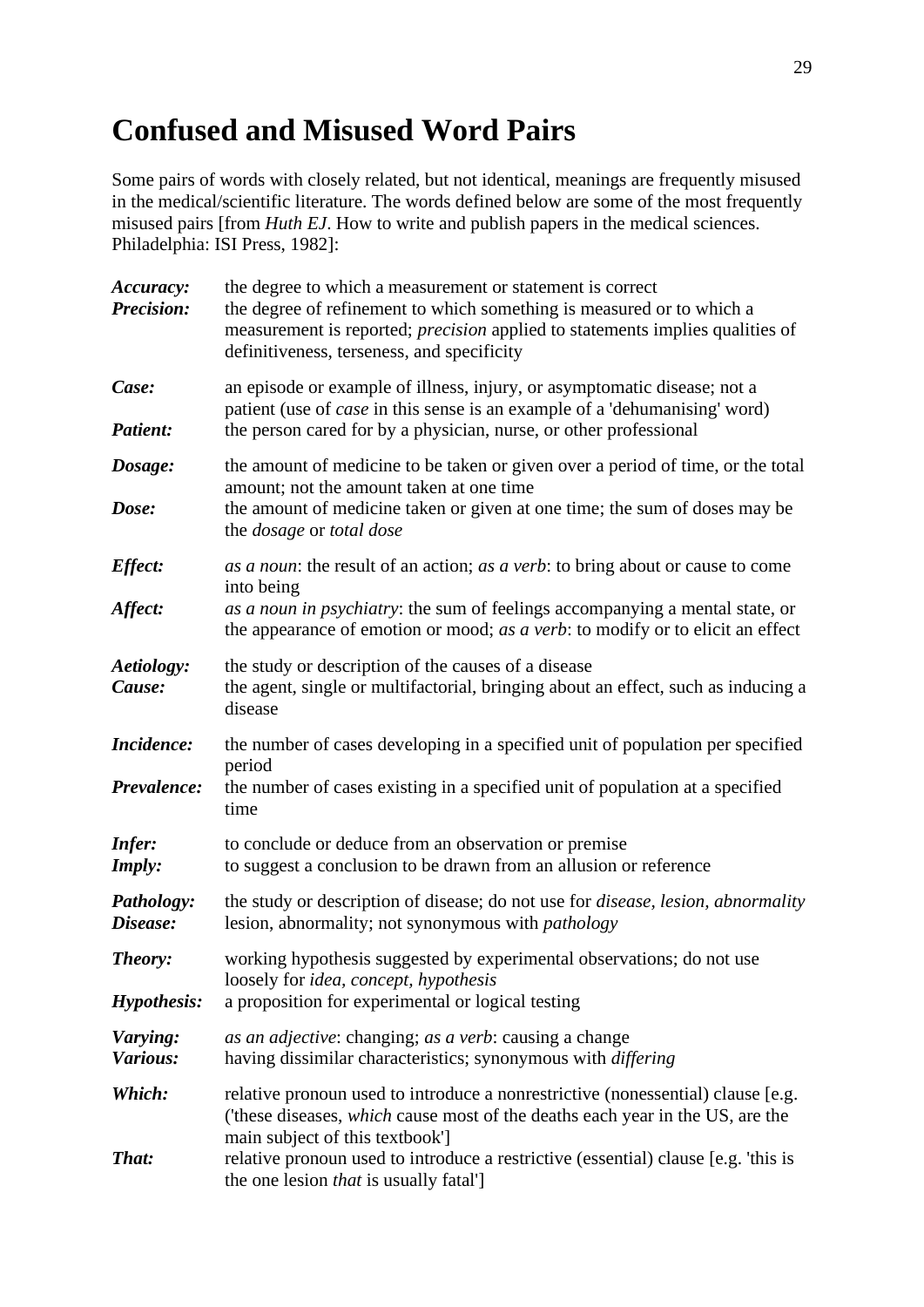# **Empty Phrases and Words**

#### **Empty phrase: Consider shorter equivalent:**

a majority of most a number of many accounted for by the fact that because along the lines of like an innumerable number of innumerable are of the same opinion agree as a consequence of because at the present time now at this point in time now by means of by, with completely filled filled definitely proved proved despite the fact that although due to the fact that because during the course of during, while fewer in number fewer for the purpose of for for the reason that because, since from the standpoint of according to give rise to cause has the capability of can having regard to about if conditions are such that if in all cases always, invariably in a position to can, may in a satisfactory manner satisfactorily in an adequate manner adequately in case if in close proximity to near in connection with about, concerning in our opinion, it is not an unjustifiable we think assumption that in order to to in the event that if it is clear that clearly it is often the case that often it is possible that the cause is the cause may be it is worth pointing out that note that it may, however, be noted that but it would appear that apparently lacked the ability to could not large in size large large large numbers of many on account of because on the basis of because, by, from referred to as called subsequent to after take into consideration consider the question as to whether whether was of the opinion that believed with a view to to with regard to about with the result that so that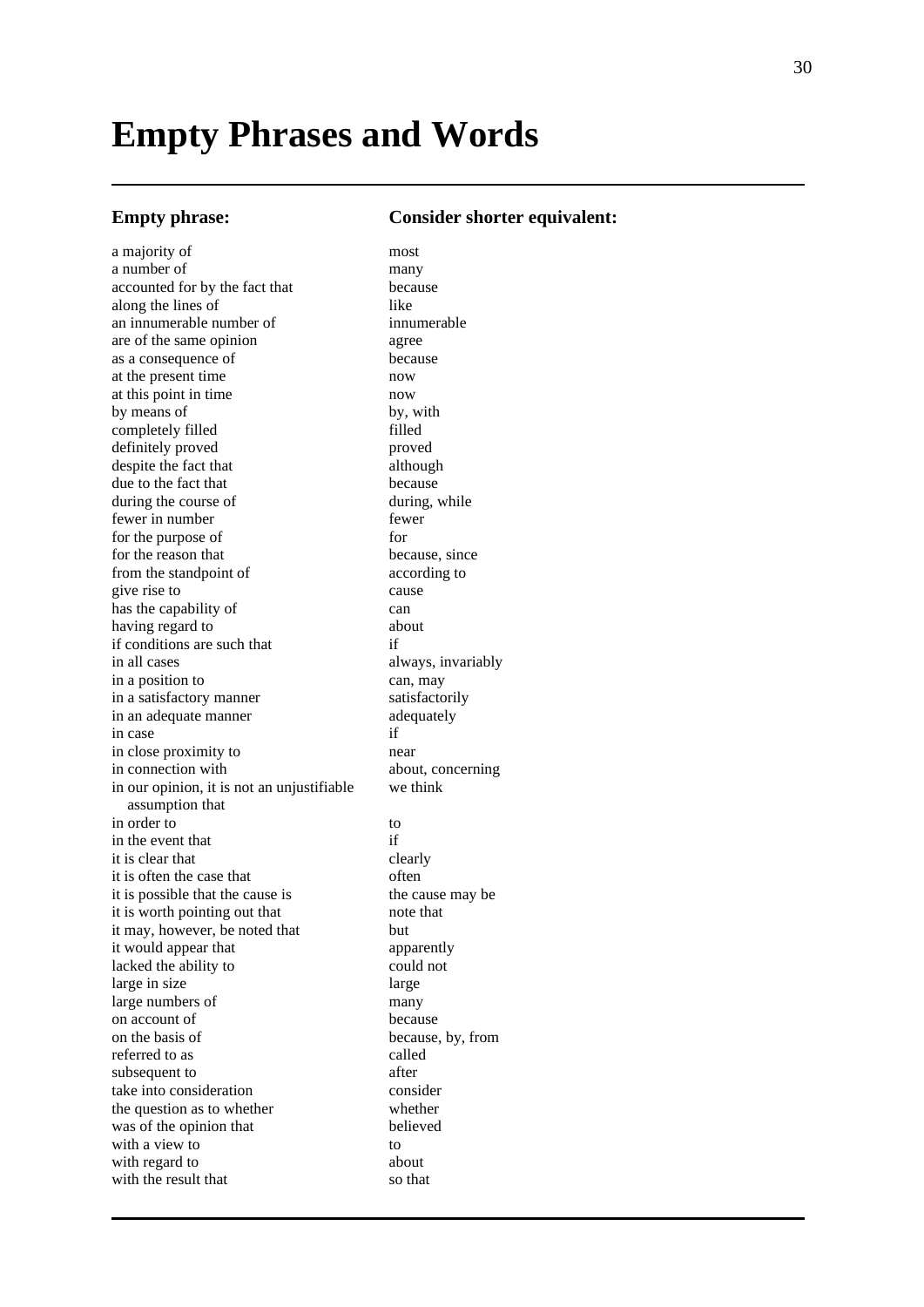# **Terminology/Spelling Differences Between UK and US Journals**

## **There are numerous differences between the UK and US**

| <b>UK</b> spelling                                 | <b>US</b> spelling                        |  |
|----------------------------------------------------|-------------------------------------------|--|
| Adrenaline                                         | Epinephrine                               |  |
| Aetiology                                          | Etiology                                  |  |
| Analyse                                            | Analyze                                   |  |
| Amenorrhoea                                        | Amenorrhea                                |  |
| Anaemia                                            | Anemia                                    |  |
| Diarrhoea                                          | Diarrhea                                  |  |
| [ <i>Note:</i> <b>not</b> foetus (Greek)]<br>Fetus | Fetus                                     |  |
| Fortnightly                                        | 2-Weekly ('fortnight' is not used in USA) |  |
| Frusemide                                          | Furosemide                                |  |
| Hyperlipidaemia                                    | Hyperlipidemia                            |  |
| Lignocaine                                         | Lidocaine                                 |  |
| Noradrenaline                                      | Norepinephrine                            |  |
| Oedema                                             | Edema                                     |  |
| Oesophagus                                         | Esophagus                                 |  |
| Oestrogen                                          | Estrogen                                  |  |
| Paracetamol                                        | Acetaminophen                             |  |
| Pethidine                                          | Meperidine                                |  |
| Phenobarbitone                                     | Phenobarbital                             |  |
| Progestagens                                       | Progestins                                |  |
| Programme                                          | Program                                   |  |
| Randomise                                          | Randomize                                 |  |
| Rifampicin                                         | Rifampin                                  |  |
| Sulphur                                            | Sulfur                                    |  |
| Suxamethonium                                      | Succinylcholine                           |  |
| Thiopentone                                        | Thiopental                                |  |
| Tumour                                             | Tumor                                     |  |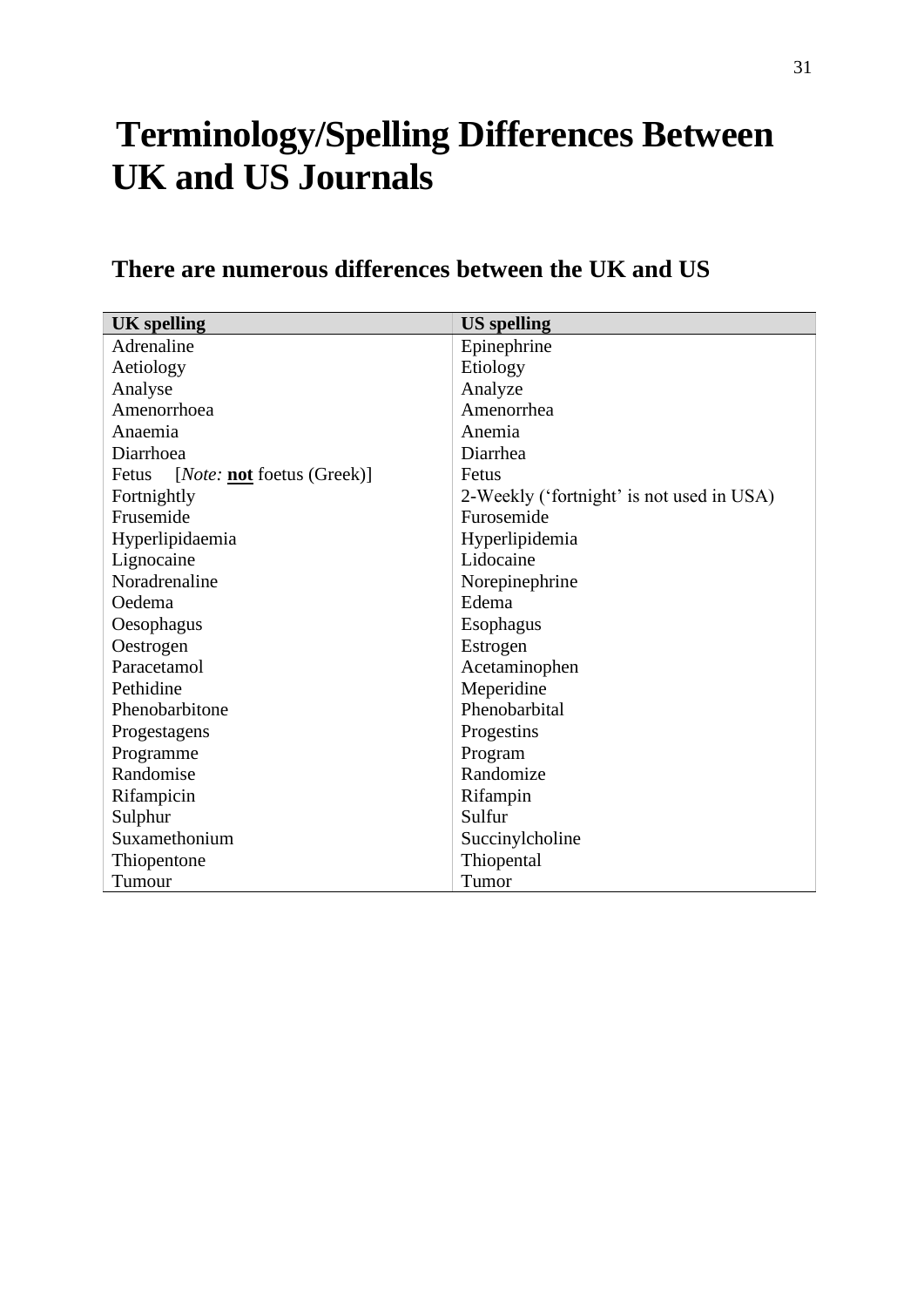# **Tables and Figures: Important Considerations**

- **If the point a table or figure makes can be made in the text in a few sentences, the table/figure could be omitted**
- **In some instances, however, descriptive information can be more efficiently presented in this form than in the text**
- **The structure of tables and figures should be carefully thought out for logical presentation, and they should relate to each other in a logical sequence**
- **Great care should be taken with proper use of units and clear presentation of the data being summarised**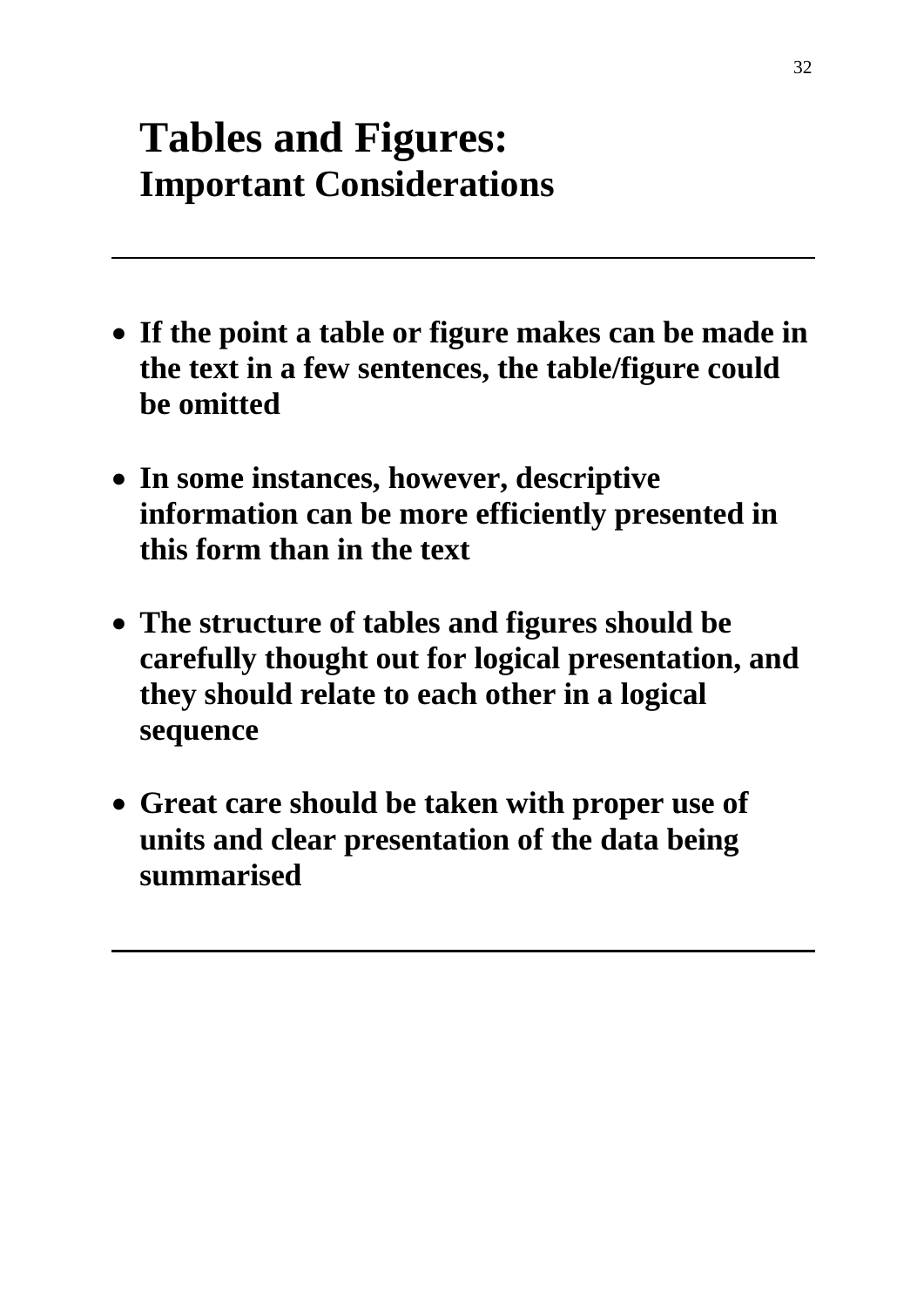# **Revising Manuscripts for Content and Structure**

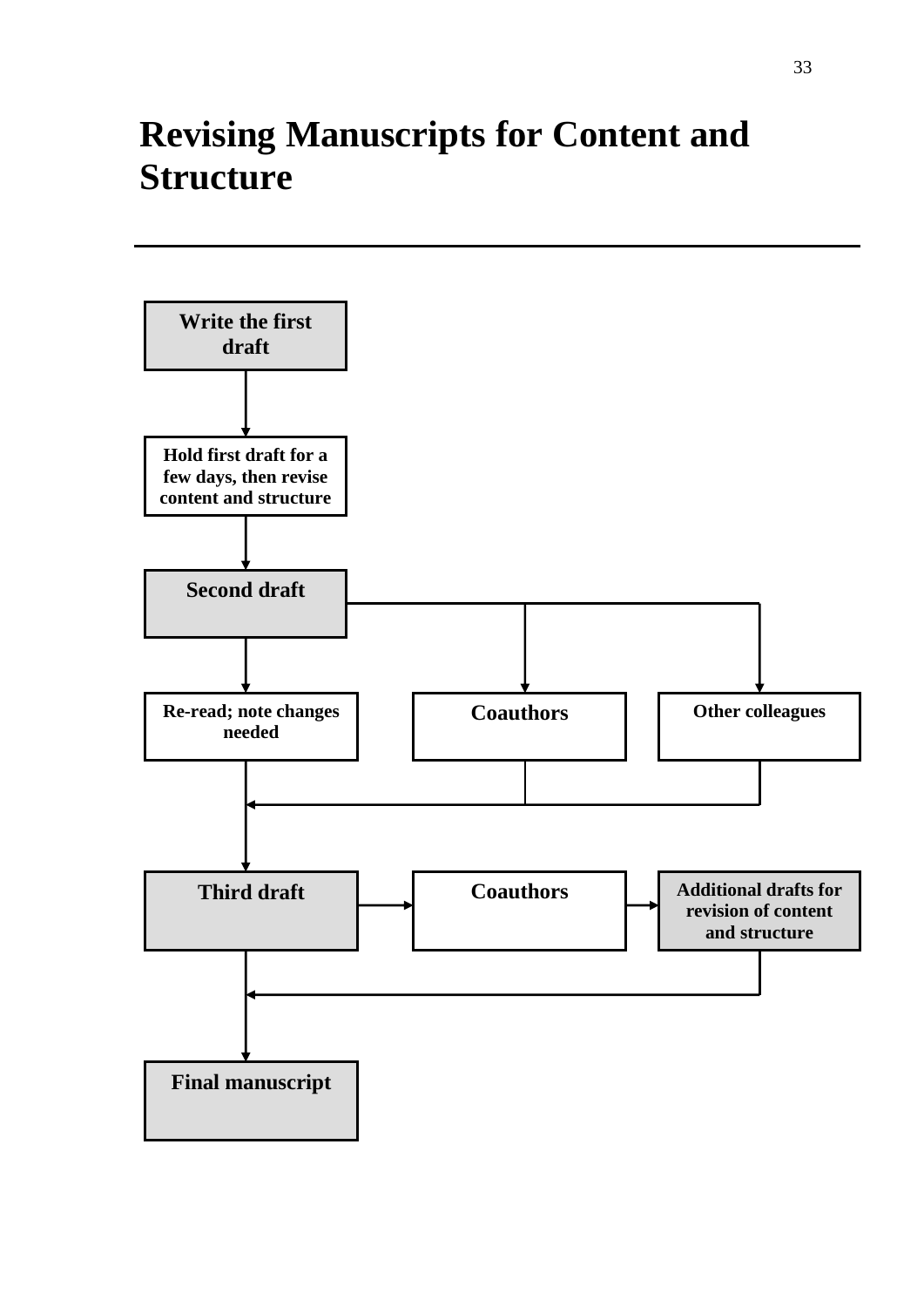### **CONSORT (Consolidated Standards of Reporting Trials) Checklist of Items to Include When Reporting a Randomised Trial**

| <b>Section / topic</b>                                   | <b>Item</b><br>No. | <b>Description</b>                                                                                                                                                                                                |
|----------------------------------------------------------|--------------------|-------------------------------------------------------------------------------------------------------------------------------------------------------------------------------------------------------------------|
| <b>Title and Abstract</b>                                | 1                  | • Identification as a randomised trial in the title<br>• Structured summary of trial design, methods, results, and<br>conclusions                                                                                 |
| Introduction:<br>Background and<br>objectives            | $\overline{2}$     | • Scientific background and explanation of rationale<br>• Specific objectives or hypotheses                                                                                                                       |
| <b>Methods:</b><br>Trial design                          | 3                  | • Description of trial design (such as parallel, factorial), including<br>allocation ratio<br>• Important changes to methods after trial commencement (such<br>as eligibility criteria), with reasons             |
| Participants                                             | 4                  | • Eligibility criteria for participants<br>• Settings and locations where the data were collected                                                                                                                 |
| Interventions                                            | 5                  | • The interventions for each group with sufficient details to allow<br>replication, including how and when they were actually<br>administered                                                                     |
| Outcomes                                                 | 6                  | • Completely defined pre-specified primary and secondary<br>outcome measures, including how and when they were<br>assessed<br>• Any changes to trial outcomes after the trial commenced, with<br>reasons          |
| Sample size                                              | $\overline{7}$     | • How sample size was determined<br>• When applicable, explanation of any interim analyses and<br>stopping guidelines                                                                                             |
| Randomisation-<br>Sequence<br>generation                 | 8                  | • Method used to generate the random allocation sequence<br>• Type of randomisation; details of any restriction (such as<br>blocking and block size)                                                              |
| Randomisation-<br>Allocation<br>concealment<br>mechanism | 9                  | • Mechanism used to implement the random allocation sequence<br>(such as sequentially numbered containers), describing any<br>steps taken to conceal the sequence until interventions were<br>assigned            |
| Randomisation -<br>Implementation                        | 10                 | • Who generated the random allocation sequence, who enrolled<br>participants, and who assigned participants to interventions                                                                                      |
| <b>Blinding</b>                                          | 11                 | • If done, who was blinded after assignment to interventions (for<br>example, participants, care providers, those assessing<br>outcomes) and how<br>. If relevant, description of the similarity of interventions |
| <b>Statistical</b><br>methods                            | 12                 | • Statistical methods used to compare groups for primary and<br>secondary outcomes<br>• Methods for additional analyses, such as subgroup analyses<br>and adjusted analyses                                       |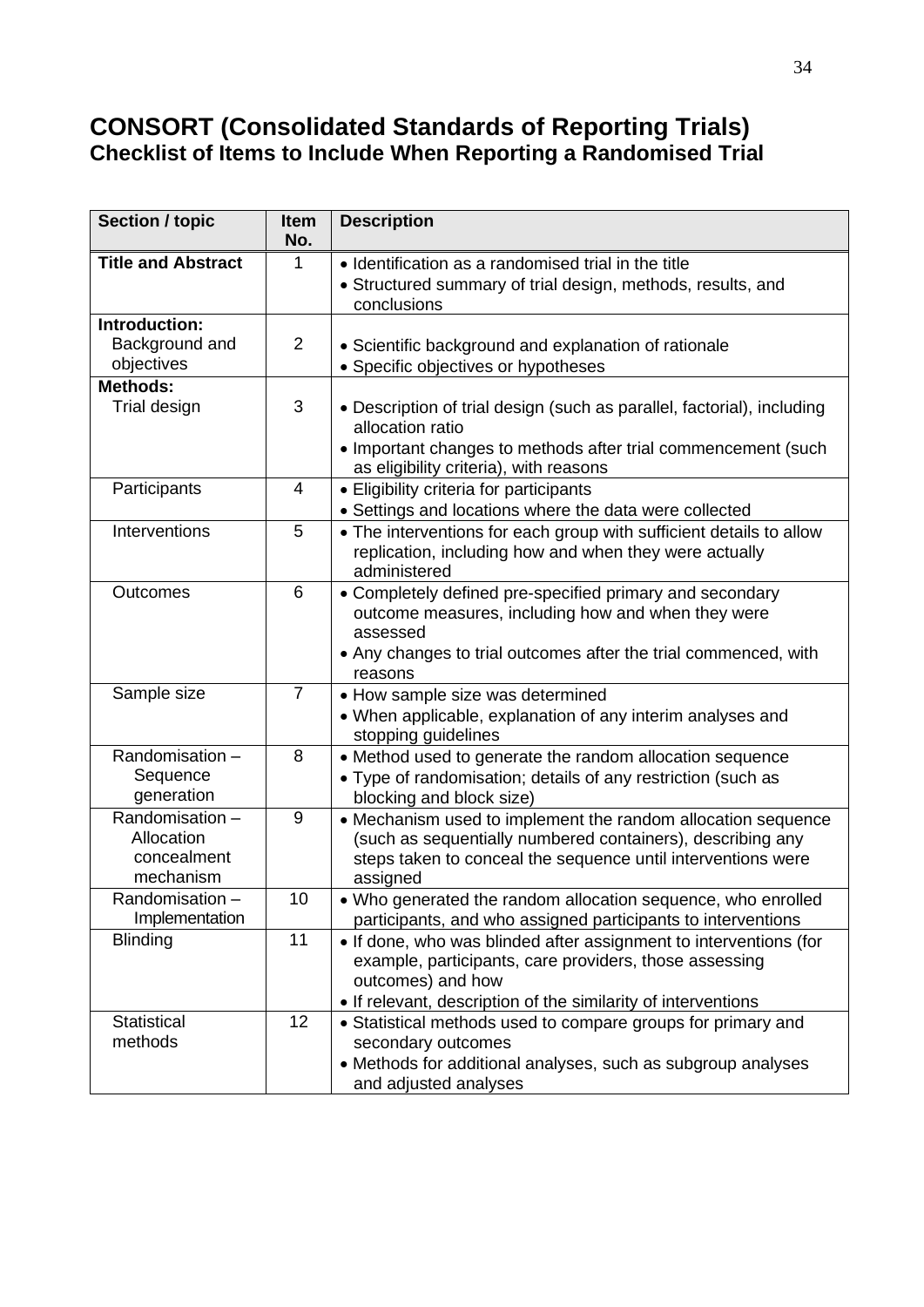| <b>Section / topic</b>                                  | Item<br>No. | <b>Description</b>                                                                                                                                                                                                                                            |
|---------------------------------------------------------|-------------|---------------------------------------------------------------------------------------------------------------------------------------------------------------------------------------------------------------------------------------------------------------|
| <b>Results:</b>                                         |             |                                                                                                                                                                                                                                                               |
| Participant flow<br>(Note: a diagram is<br>recommended) | 13          | • For each group, the numbers of participants who were randomly<br>assigned, received intended treatment, and were analysed for<br>the primary outcome<br>• For each group, losses and exclusions after randomisation,<br>together with reasons               |
| Recruitment                                             | 14          | • Dates defining the periods of recruitment and follow-up<br>. Why the trial ended or was stopped                                                                                                                                                             |
| Baseline data                                           | 15          | • A table showing baseline demographic and clinical<br>characteristics for each group                                                                                                                                                                         |
| <b>Numbers</b><br>analysed                              | 16          | • For each group, number of participants (denominator) included<br>in each analysis and whether the analysis was by original<br>assigned groups                                                                                                               |
| Outcomes and<br>estimation                              | 17          | • For each primary and secondary outcome, results for each<br>group, and the estimated effect size and its precision (such as<br>95% confidence interval)<br>• For binary outcomes, presentation of both absolute and relative<br>effect sizes is recommended |
| Ancillary<br>analyses                                   | 18          | Results of any other analyses performed, including subgroup<br>analyses and adjusted analyses, distinguishing prespecified<br>from exploratory                                                                                                                |
| Harms                                                   | 19          | • All important harms or unintended effects in each group                                                                                                                                                                                                     |
| <b>Discussion:</b><br>Limitations                       | 20          | . Trial limitations; addressing sources of potential bias;<br>imprecision; and, if relevant, multiplicity of analyses                                                                                                                                         |
| Generalisability                                        | 21          | • Generalisability (external validity, applicability) of the trial<br>findings                                                                                                                                                                                |
| Interpretation                                          | 22          | • Interpretation consistent with results, balancing benefits and<br>harms, and considering other relevant evidence                                                                                                                                            |
| <b>Other information:</b>                               |             |                                                                                                                                                                                                                                                               |
| Registration                                            | 23          | • Registration number and name of trial registry                                                                                                                                                                                                              |
| Protocol                                                | 24          | . Where the full trial protocol can be accessed, if available                                                                                                                                                                                                 |
| Funding                                                 | 25          | • Sources of funding and other support (such as supply of drugs),<br>role of funders                                                                                                                                                                          |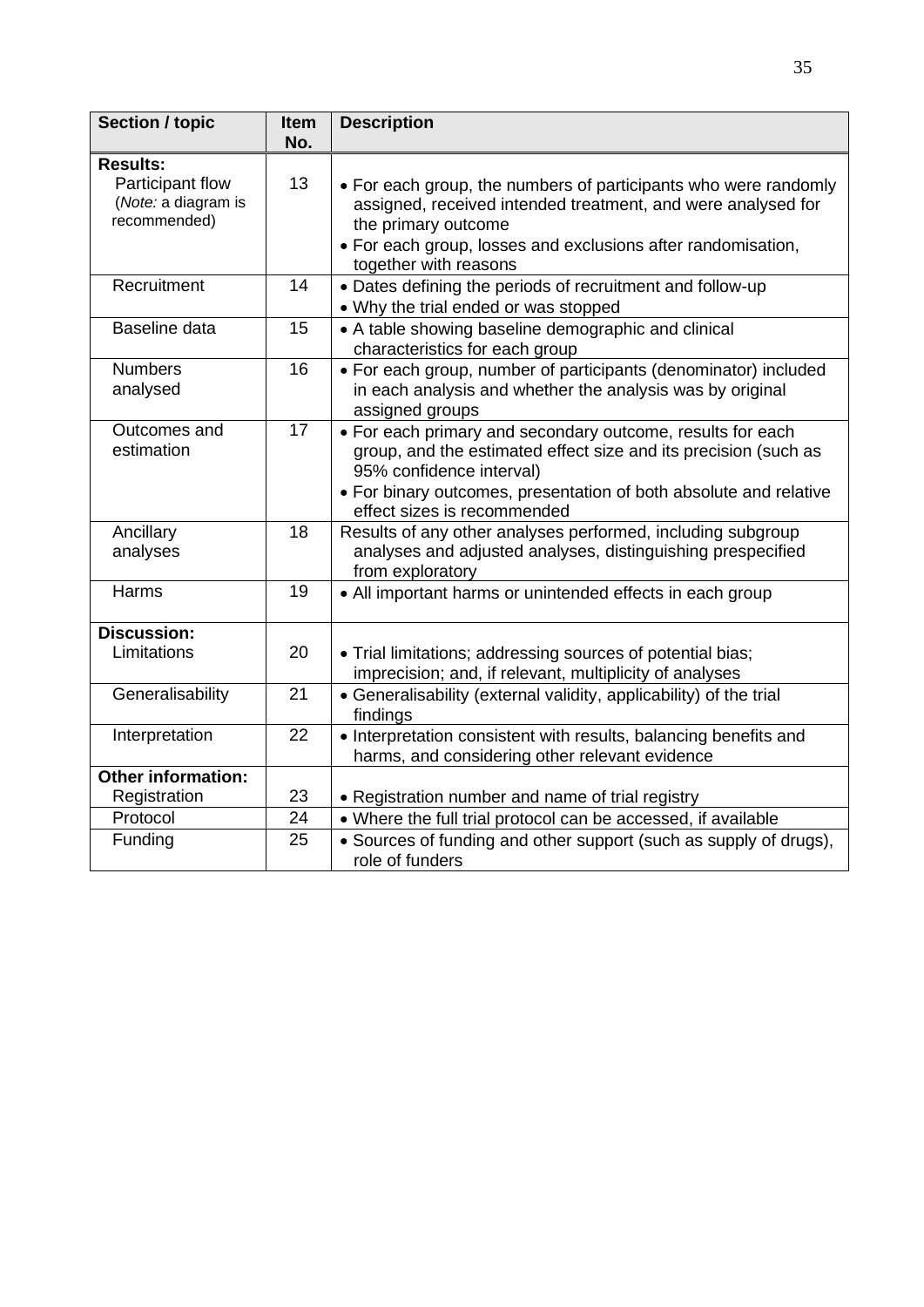## **The CONSORT Patient Flowchart**

Flow diagram of the progress through the phases of a parallel, randomised trial of two groups (that is, enrollment, intervention allocation, follow-up, and data analysis)

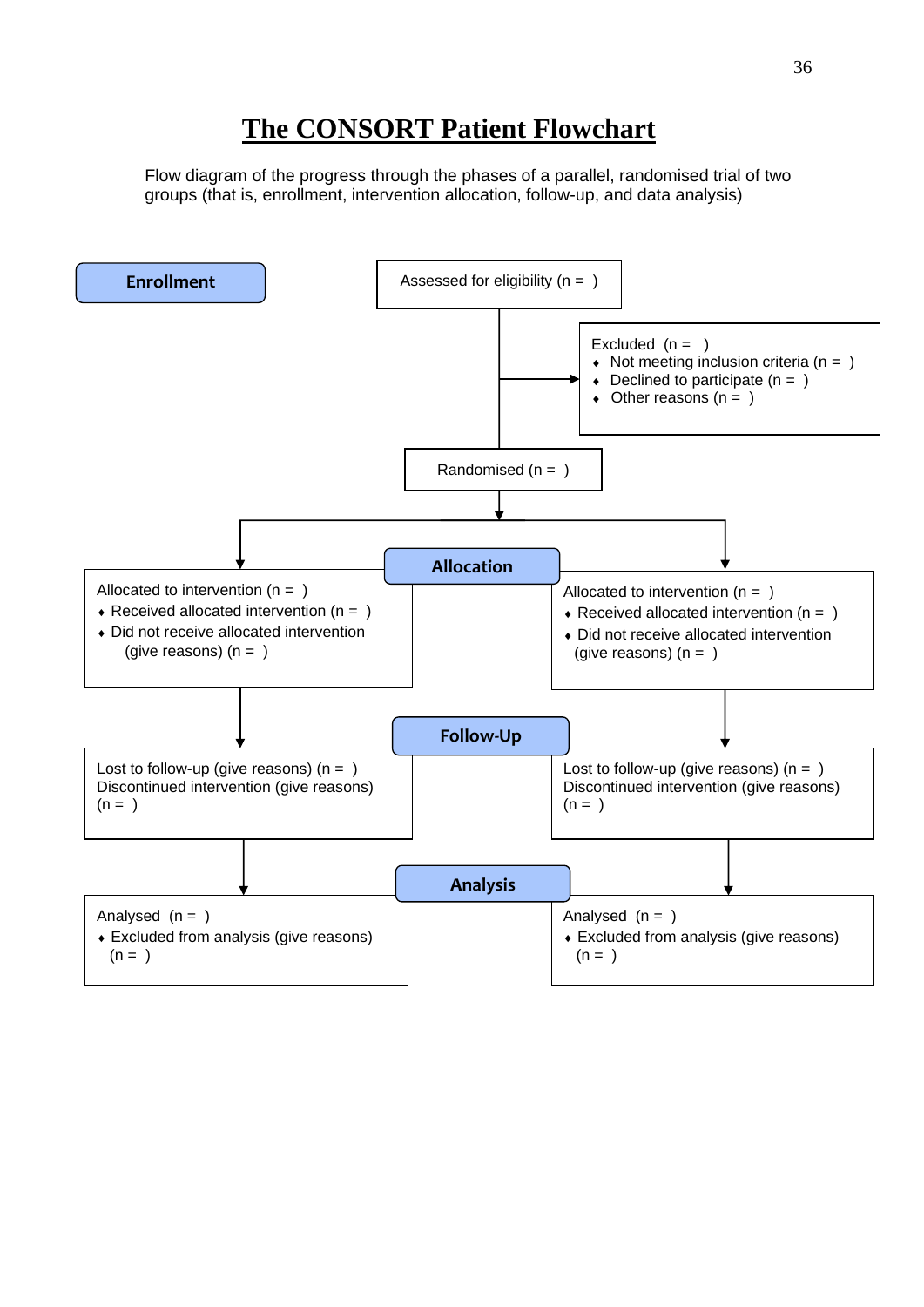## **PRISMA (Preferred Reporting Items for Systematic Reviews and Meta-analyses): Checklist of Items to Include**

| <b>Section/topic</b>                  | <b>Item</b><br>No. | <b>Checklist item</b>                                                                                                                                                                                                                                                                                                  |
|---------------------------------------|--------------------|------------------------------------------------------------------------------------------------------------------------------------------------------------------------------------------------------------------------------------------------------------------------------------------------------------------------|
| <b>TITLE</b>                          |                    |                                                                                                                                                                                                                                                                                                                        |
| <b>Title</b>                          | 1                  | Identify the report as a systematic review, meta-analysis, or both                                                                                                                                                                                                                                                     |
| <b>ABSTRACT</b>                       |                    |                                                                                                                                                                                                                                                                                                                        |
| Structured summary                    | 2                  | Provide a structured summary including, as applicable: background;<br>objectives; data sources; study eligibility criteria, participants, and<br>interventions; study appraisal and synthesis methods; results;<br>limitations; conclusions and implications of key findings; systematic<br>review registration number |
| <b>INTRODUCTION</b>                   |                    |                                                                                                                                                                                                                                                                                                                        |
| Rationale                             | 3                  | Describe the rationale for the review in the context of what is already<br>known                                                                                                                                                                                                                                       |
| Objectives                            | 4                  | Provide an explicit statement of questions being addressed with<br>reference to participants, interventions, comparisons, outcomes, and<br>study design (PICOS)                                                                                                                                                        |
| <b>METHODS</b>                        |                    |                                                                                                                                                                                                                                                                                                                        |
| Protocol and registration             | 5                  | Indicate if a review protocol exists, if and where it can be accessed<br>(e.g. Web address), and, if available, provide registration information<br>including registration number                                                                                                                                      |
| Eligibility criteria                  | 6                  | Specify study characteristics (e.g., PICOS, length of follow-up) and<br>report characteristics (e.g. years considered, language, publication<br>status) used as criteria for eligibility, giving rationale                                                                                                             |
| Information sources                   | $\overline{7}$     | Describe all information sources (e.g. databases with dates of<br>coverage, contact with study authors to identify additional studies) in<br>the search and date last searched                                                                                                                                         |
| Search                                | 8                  | Present full electronic search strategy for at least one database,<br>including any limits used, such that it could be repeated                                                                                                                                                                                        |
| Study selection                       | 9                  | State the process for selecting studies (i.e. screening, eligibility,<br>included in systematic review, and, if applicable, included in the meta-<br>analysis)                                                                                                                                                         |
| Data collection process               | 10                 | Describe method of data extraction from reports (e.g. piloted forms,<br>independently, in duplicate) and any processes for obtaining and<br>confirming data from investigators                                                                                                                                         |
| Data items                            | 11                 | List and define all variables for which data were sought (e.g. PICOS,<br>funding sources) and any assumptions and simplifications made                                                                                                                                                                                 |
| Risk of bias in individual<br>studies | 12 <sup>2</sup>    | Describe methods used for assessing risk of bias of individual studies<br>(including specification of whether this was done at the study or<br>outcome level), and how this information is to be used in any data<br>synthesis                                                                                         |
| Summary measures                      | 13                 | State the principal summary measures (e.g. risk ratio, difference in<br>means)                                                                                                                                                                                                                                         |
| Synthesis of results                  | 14                 | Describe the methods of handling data and combining results of<br>studies, if done, including measures of consistency (e.g. I <sup>2</sup> ) for each<br>meta-analysis                                                                                                                                                 |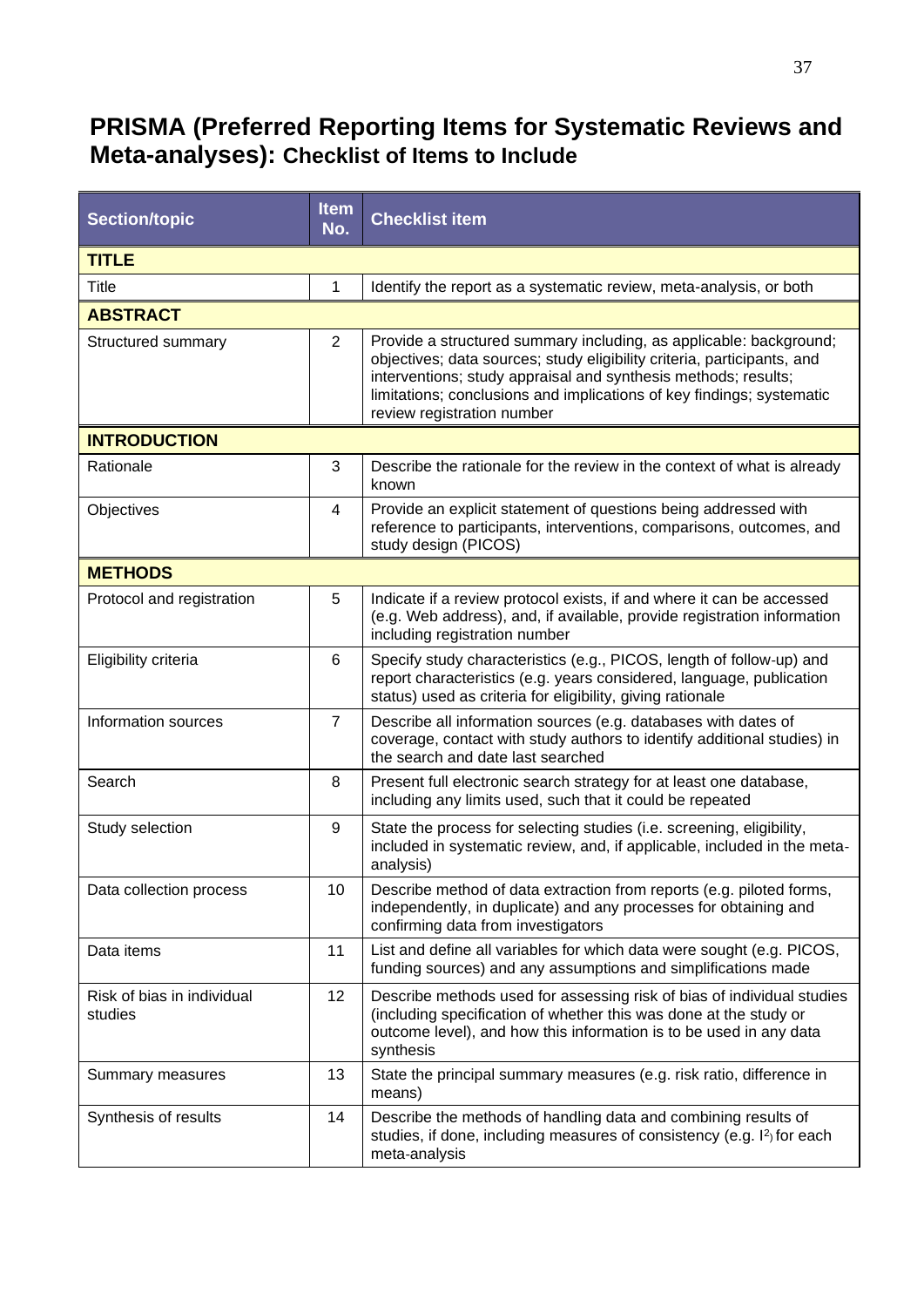| Section/topic                 | <b>Item</b><br>No. | <b>Checklist item</b>                                                                                                                                                                                         |  |  |
|-------------------------------|--------------------|---------------------------------------------------------------------------------------------------------------------------------------------------------------------------------------------------------------|--|--|
| Risk of bias across studies   | 15                 | Specify any assessment of risk of bias that may affect the cumulative<br>evidence (e.g. publication bias, selective reporting within studies)                                                                 |  |  |
| Additional analyses           | 16                 | Describe methods of additional analyses (e.g. sensitivity or subgroup<br>analyses, meta-regression), if done, indicating which were pre-<br>specified                                                         |  |  |
| <b>RESULTS</b>                |                    |                                                                                                                                                                                                               |  |  |
| Study selection               | 17                 | Give numbers of studies screened, assessed for eligibility, and<br>included in the review, with reasons for exclusions at each stage,<br>ideally with a flow diagram                                          |  |  |
| Study characteristics         | 18                 | For each study, present characteristics for which data were extracted<br>(e.g. study size, PICOS, follow-up period) and provide the citations                                                                 |  |  |
| Risk of bias within studies   | 19                 | Present data on risk of bias of each study and, if available, any<br>outcome level assessment (see item 12)                                                                                                   |  |  |
| Results of individual studies | 20                 | For all outcomes considered (benefits or harms), present, for each<br>study: (a) simple summary data for each intervention group (b) effect<br>estimates and confidence intervals, ideally with a forest plot |  |  |
| Synthesis of results          | 21                 | Present the main results of the review. If meta-analyses are done,<br>include for each, confidence intervals and measures of consistency.                                                                     |  |  |
| Risk of bias across studies   | 22                 | Present results of any assessment of risk of bias across studies (see<br>Item $15$ )                                                                                                                          |  |  |
| Additional analysis           | 23                 | Give results of additional analyses, if done (e.g. sensitivity or<br>subgroup analyses, meta-regression [see Item 16])                                                                                        |  |  |
| <b>DISCUSSION</b>             |                    |                                                                                                                                                                                                               |  |  |
| Summary of evidence           | 24                 | Summarise the main findings including the strength of evidence for<br>each main outcome; consider their relevance to key groups (e.g.<br>healthcare providers, users, and policy makers)                      |  |  |
| Limitations                   | 25                 | Discuss limitations at study and outcome level (e.g. risk of bias), and<br>at review-level (e.g. incomplete retrieval of identified research,<br>reporting bias)                                              |  |  |
| Conclusions                   | 26                 | Provide a general interpretation of the results in the context of other<br>evidence, and implications for future research                                                                                     |  |  |
| <b>FUNDING</b>                |                    |                                                                                                                                                                                                               |  |  |
| Funding                       | 27                 | Describe sources of funding for the systematic review and other<br>support (e.g. supply of data); role of funders for the systematic review                                                                   |  |  |

*From:* Moher D, Liberati A, Tetzlaff J, Altman DG, The PRISMA Group (2009). Preferred Reporting Items for Systematic Reviews and Meta-Analyses: The PRISMA Statement. PLoS Med 6(6): e1000097.

**PICOS** = participants, interventions, comparisons, outcomes, and study design.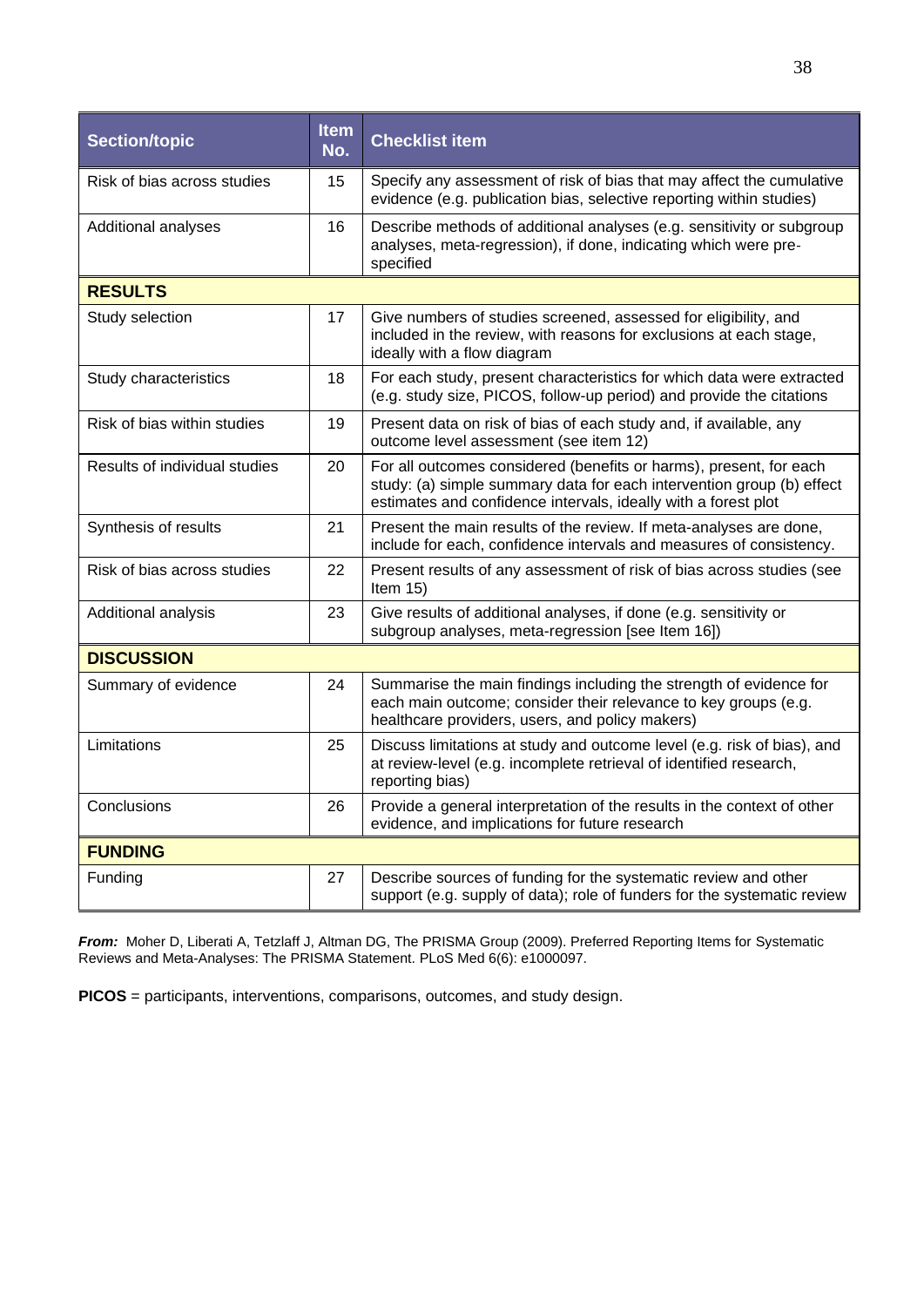# **Writing a Clinical Trial Report**

## **A Checklist for Data that Should be Considered for Inclusion**

### **1. Title:**

- $\blacksquare$  Include type/design of study and the drug(s) under investigation
- Keep concise and easily readable, ensuring 'key' (indexible) words are included

### **2. Summary/synopsis:**

- State key facts about study in first sentence
- Provide important details about the conduct of the study (including essential background information), but keep concise
- Brief summary of major results and important conclusions/implications

### **3. Introduction:**

- Review historical background and relevant literature (including previous experience with the drug under investigation)
- Statement of the problem and the primary (and secondary) objectives of the trial
- Rationale for approach taken
- Define clearly the question being asked or hypothesis to be tested

### **4. Materials and methods:**

#### **a)** *Patients:*

- $\blacksquare$  Inclusion/exclusion criteria
- Source(s) and numbers of patients (total and per treatment group)
- Number of trial sites where patients enrolled
- Methods of randomisation
- Comparability of treatment groups (show patient demographic data in 'Results' section)
- Number of clinic visits per patient
- Information on ethics committee approval, and procedure for obtaining patient consent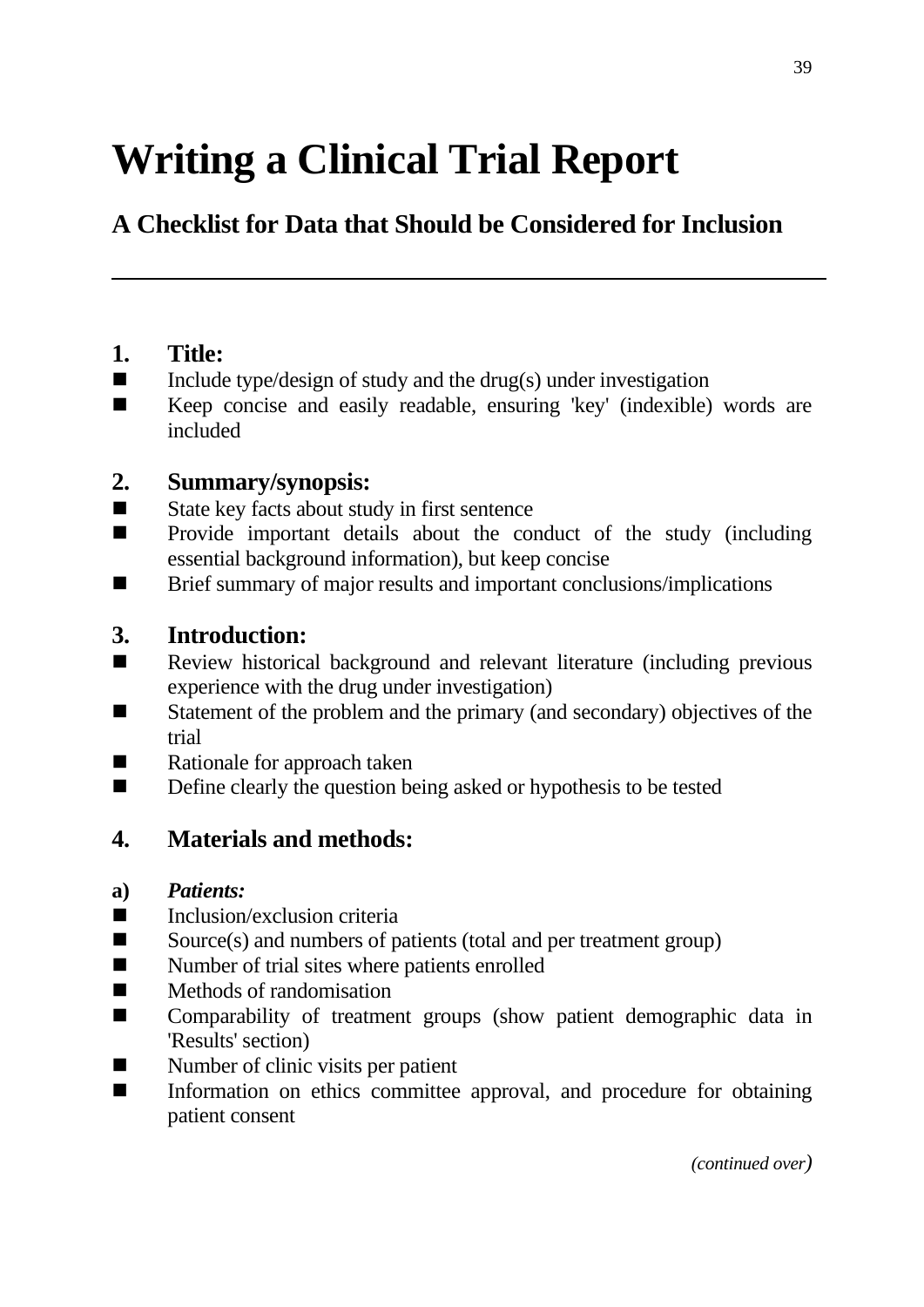### **Materials and methods (contd.)**

- **b)** *Drugs:*
- Description of all drugs and chemicals used (including source or supplier)
- Dosages and duration of therapy
- $\n**Dispensing** techniques\n$
- Methods used to adjust dosages (increments or decrements), and frequency of adjustments
- $\blacksquare$  Time(s) of drug administration
- Other therapy allowed and not allowed (including appropriate 'washout' periods)

### **c)** *Study methods:*

- Trial dates (initiation and completion) and location, and individuals responsible for the conduct of the trial
- Basic design (e.g. parallel groups, crossover) and length of each study period
- 'Blinding' procedure (if used) and how maintained including physical characteristics of drugs and placebo preparations
- $\blacksquare$  Type(s) of control groups used
- Nature and frequency of clinical variable measurements (i.e. the objective and subjective methods of efficacy assessment), and their reproducibility
- Procedure for monitoring safety/adverse events
- Nature and frequency of laboratory measurements (e.g. haematology/ clinical biochemistry parameters), and their reproducibility
- Procedure for monitoring/ensuring patient compliance
- Equipment/analytical reagents used
- Assays used to measure drug concentrations (if included in protocol) and methods used to collect/store samples
- Patient 'drop-outs' and how these are to be handled (e.g. how they are to be replaced and how accounted for in the 'Results')
- **d)** *Data analysis:*
- $\blacksquare$  Methods used for processing and analysing data
- Criteria for defining patient improvement and/or drug efficacy
- Statistical tests used and power of trial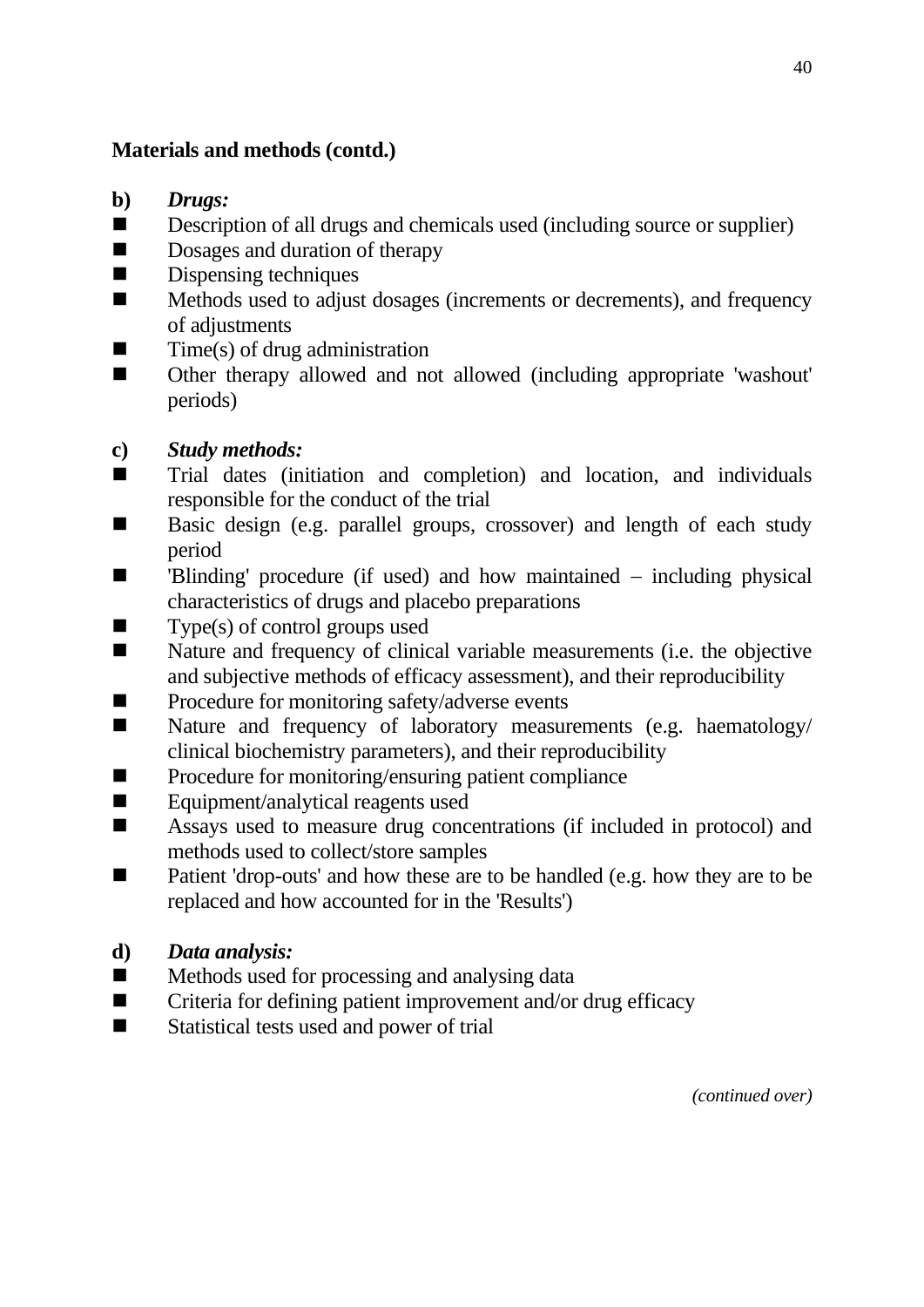### **5. Results:**

- Patient accountability data (numbers who entered and completed study, and numbers who dropped out or were withdrawn – with reasons stated)
- Modifications and violations of the original protocol
- Efficacy data (for all patients who completed trial) show changes in clinical and laboratory assessments for all patient groups
- Pharmacokinetic data (if relevant)
- Safety data (number and severity of adverse events encountered; physical, laboratory, ECG, and x-ray changes, etc.; likely relationship to drug therapy)
- Statistical data (pretreatment comparability of groups, treatment group comparisons, improvement within each treatment group)
- Missing data and problems encountered in the trial

## **6. Discussion:**

- Discussion of results (focusing on those aspects that are of statistical and/or clinical significance, and the advantages and disadvantages of the therapy under investigation)
- Discussion of adverse events minor, unusual or serious
- Comparison of results with those reported by others (both supporting and conflicting data − with comment on possible reasons for differences)
- Comment on the trial methodology and statistical analyses used (selfcritical, if necessary)
- Discuss limitations of the trial and aspects that are unclear or questionable
- Draw conclusions and interpretations/extrapolations from the data presented
- Define questions that the trial does and does not answer
- Discuss how the results might influence future clinical trials or the future practice of medicine
- Propose new questions, hypotheses or models to be studied in future

## **7. Conclusions:**

- Discuss how the results answer the question proposed in the introduction
- Discuss the therapeutic implications of the findings (pros and cons presented as fairly as possible)
- Brief synopsis to conclude report